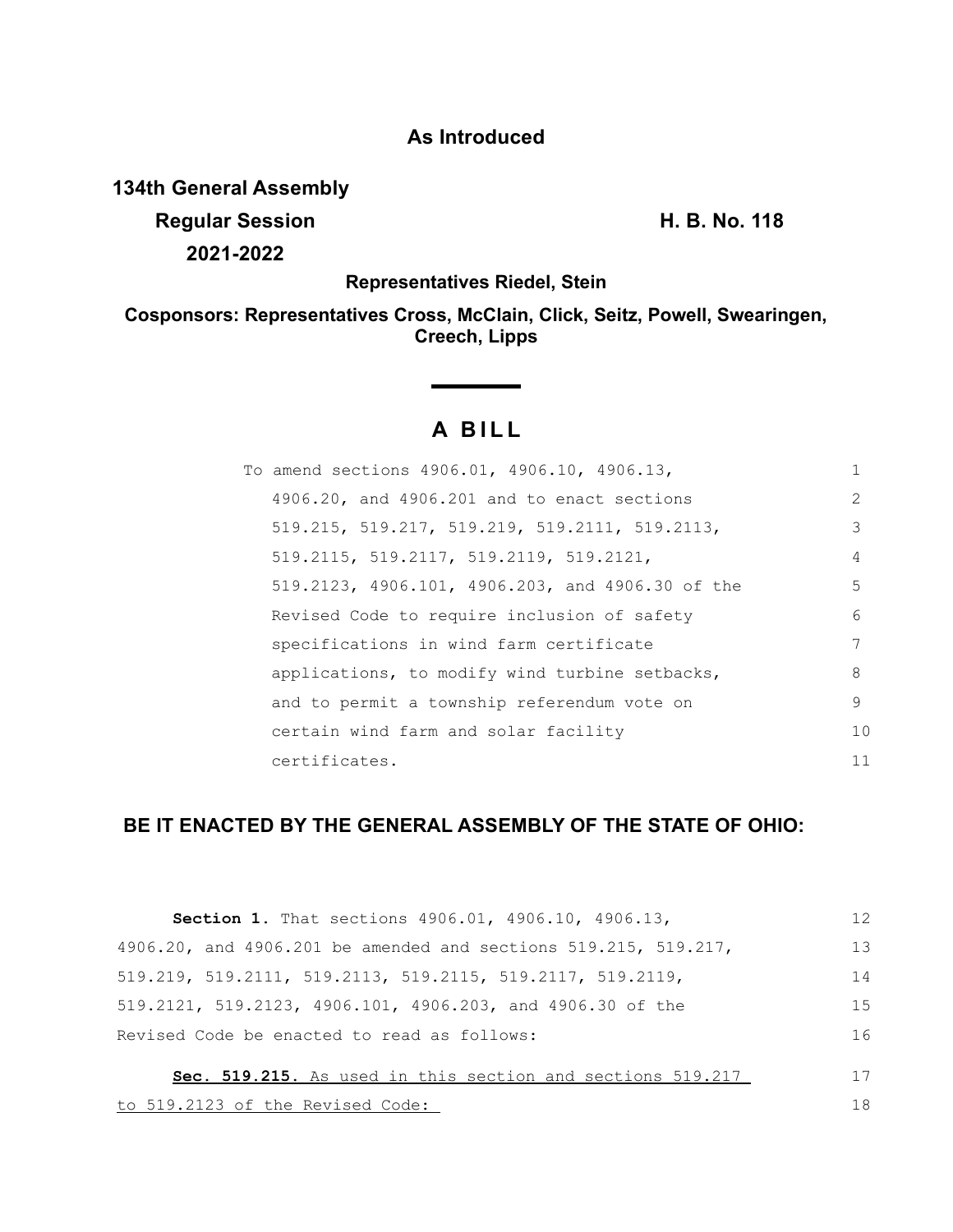| (A) "Economically significant solar facility" means solar         | 19 |
|-------------------------------------------------------------------|----|
| panels and associated facilities with a single interconnection    | 20 |
| to the electrical grid and designed for, or capable of,           | 21 |
| operation at an aggregate capacity of five or more but less than  | 22 |
| fifty megawatts. The term also excludes one or more solar panels  | 23 |
| and associated facilities that are primarily dedicated to         | 24 |
| providing electricity to a single customer at a single location   | 25 |
| and that are designed for, or capable of, operation at an         | 26 |
| aggregate capacity of less than twenty megawatts, as measured at  | 27 |
| the customer's point of interconnection to the electrical grid.   | 28 |
| (B) "Economically significant wind farm" has the same             | 29 |
| meaning as in section 4906.13 of the Revised Code.                | 30 |
| (C) "Large wind farm" and "large solar facility" have the         | 31 |
| same meanings as in section 4906.01 of the Revised Code.          | 32 |
| (D) "Utility facility" means an economically significant          | 33 |
| wind farm, a large wind farm, or a large solar facility.          | 34 |
| Sec. 519.217. (A) (1) If the power siting board issues a          | 35 |
| certificate to, or approves an amendment described in division    | 36 |
| (A) (2) of this section to an existing certificate for, a utility | 37 |
| facility, to be located in whole or in part in the                | 38 |
| unincorporated area of a township, the certificate or amendment   | 39 |
| becomes effective on the ninetieth day after the day it is        | 40 |
| issued, unless, not later than that day, a referendum petition    | 41 |
| is filed with the board of elections to require the certificate   | 42 |
| or amendment to be submitted to the electors of the               | 43 |
| unincorporated area of the township for approval or rejection.    | 44 |
| (2) Amendments that make any change or modification to an         | 45 |
| existing certificate are subject to division (A) (1) of this      | 46 |
| section.                                                          | 47 |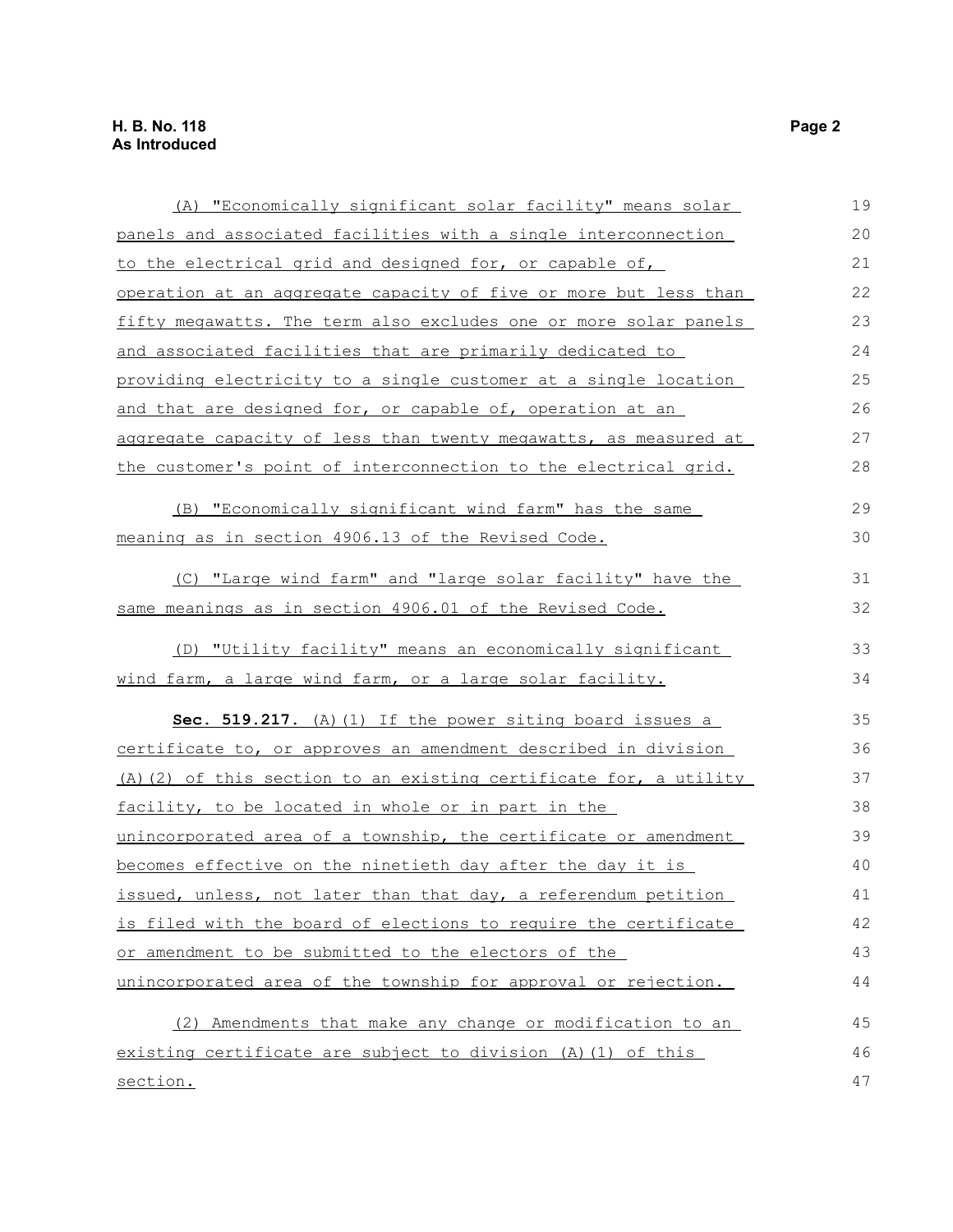| (B) A referendum petition may only be filed in one of the          | 48 |
|--------------------------------------------------------------------|----|
| following circumstances:                                           | 49 |
| (1) The board of township trustees has adopted a                   | 50 |
| resolution allowing public input applicable to the certificate     | 51 |
| or amendment under section 519.2111 of the Revised Code;           | 52 |
| (2) Under section 519.2117 of the Revised Code, the board          | 53 |
| of township trustees is unable to adopt a resolution allowing      | 54 |
| public input under section 519.2111 of the Revised Code or a       | 55 |
| resolution requiring public input under section 519.2113 of the    | 56 |
| Revised Code.                                                      | 57 |
| (C)(1) A referendum petition submitted under division (A)          | 58 |
| of this section shall be signed by a number of qualified           | 59 |
| electors residing in the unincorporated area of the township       | 60 |
| equal to not less than eight per cent of the total votes cast      | 61 |
| for all candidates for governor in the unincorporated area of      | 62 |
| <u>the township at the most recent general election at which a</u> | 63 |
| governor was elected.                                              | 64 |
| (2) (a) Each part petition shall contain a brief                   | 65 |
| description of the utility facility the certificate or amendment   | 66 |
| authorizes that is sufficient to identify the certificate. The     | 67 |
| description shall include the certificate number and               | 68 |
| identification of each unincorporated township and county in       | 69 |
| which a wind turbine or solar panel would be placed under the      | 70 |
| certificate or amendment. In addition to the requirements of       | 71 |
| this section, the requirements of section 3501.38 of the Revised   | 72 |
| Code apply to the petition.                                        | 73 |
| The petition shall be submitted along with a copy of<br>(b)        | 74 |
| one of the following, as applicable:                               | 75 |
| The resolution allowing public input adopted by the<br>(i)         | 76 |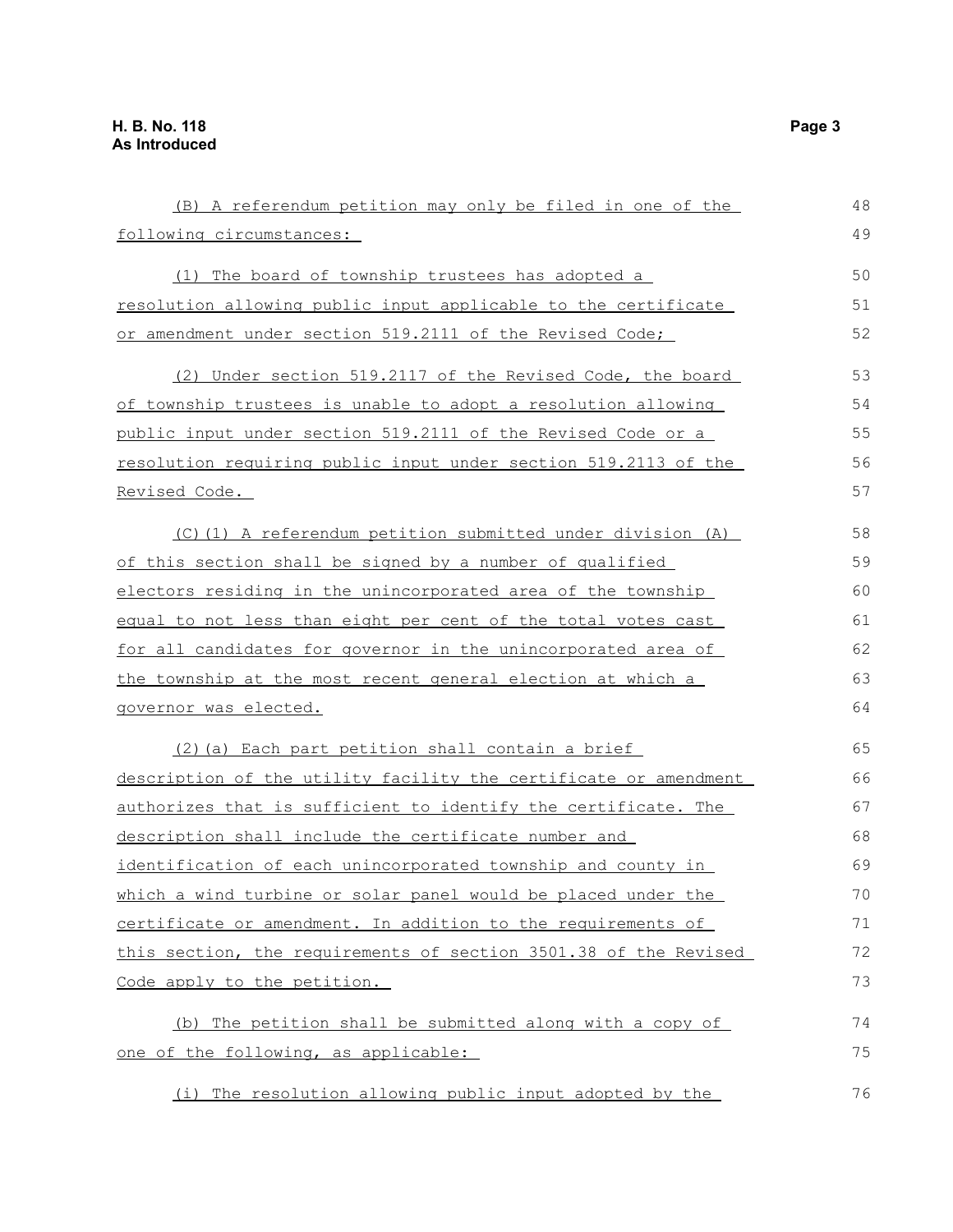board of township trustees applicable to the certificate or amendment; (ii) A certification from the township board of trustees that the requirements of section 219.2117 of the Revised Code prevent the board from approving a resolution allowing public input under section 519.2111 of the Revised Code or a resolution requiring public input under section 519.2113 of the Revised Code. (3) The form of the petition shall be substantially as follows: "PETITION FOR REFERENDUM OF UTILITY FACILITY CERTIFICATE OR AMENDMENT A proposal to approve or reject the utility facility certificate or amendment issued for \_\_\_\_\_\_\_\_\_\_ (description of utility facility) in the unincorporated area of Township, County, Ohio, adopted on (date) by the Board of Township Trustees of Township, County, Ohio. We, the undersigned, being electors residing in the unincorporated area of Township, equal to not less than eight per cent of the total vote cast for all candidates for governor in the area at the preceding general election at which a governor was elected, request the Board of Elections to submit this proposal to the electors of the unincorporated area of Township for approval or rejection at a special election to be held on the day of the primary or general election to be held on (date), pursuant to section 519.217 of the Revised Code. 77 78 79 80 81 82 83 84 85 86 87 88 89 90 91 92 93 94 95 96 97 98 99 100 101 102 103 104

Signature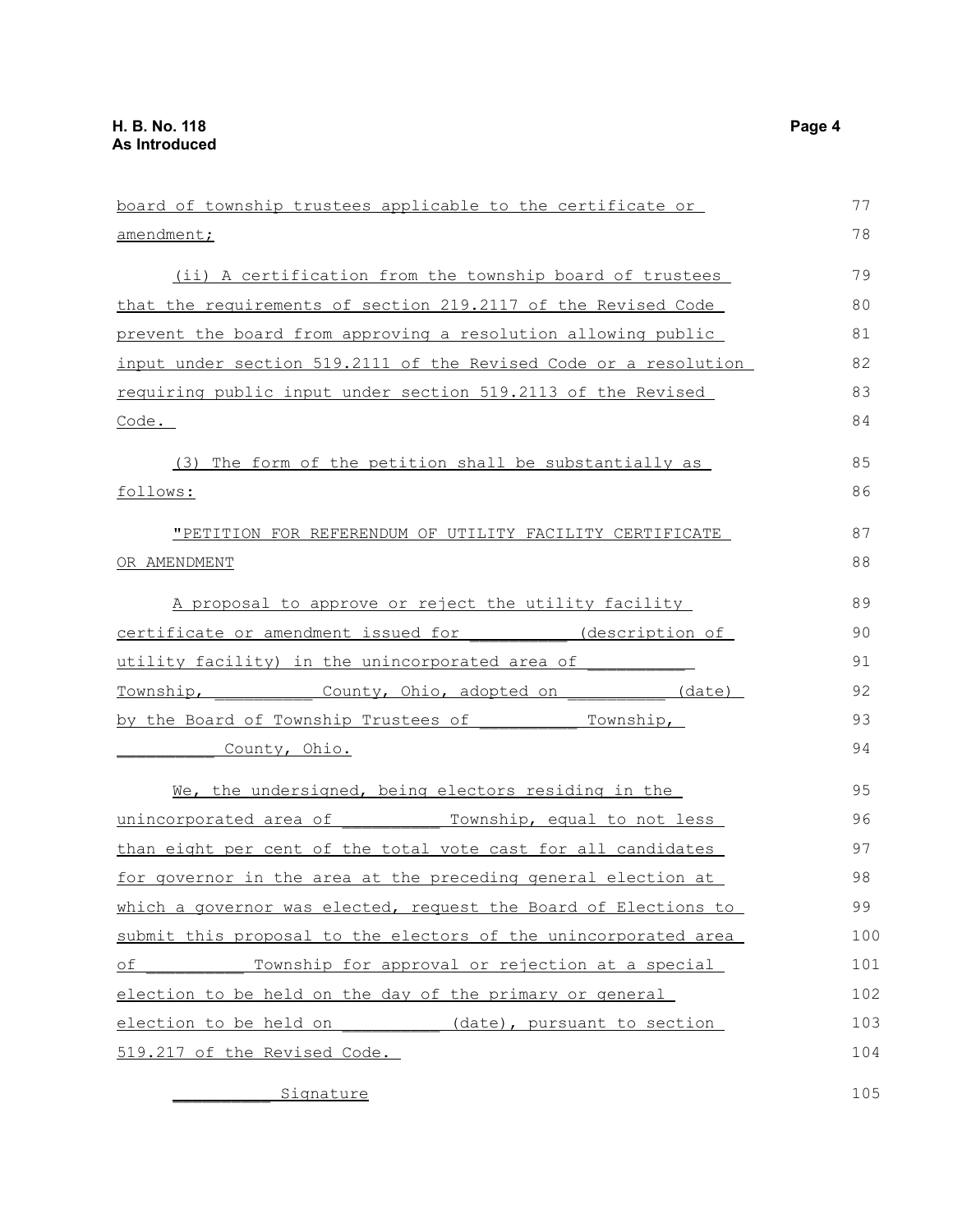| Residence address                                                       | 106 |
|-------------------------------------------------------------------------|-----|
| Date of signing                                                         | 107 |
| STATEMENT OF CIRCULATOR                                                 | 108 |
| (name of circulator), declare under penalty<br>Ι,                       | 109 |
| of election falsification that I reside at the address appearing        | 110 |
| below my signature; that I am the circulator of the foregoing           | 111 |
| part petition containing (number) signatures; that I                    | 112 |
| have witnessed the affixing of every signature; that all signers        | 113 |
| <u>were to the best of my knowledge and belief qualified to sign;</u>   | 114 |
| and that every signature is to the best of my knowledge and             | 115 |
| belief the signature of the person whose signature it purports          | 116 |
| to be or of an attorney in fact acting pursuant to section              | 117 |
| 3501.382 of the Revised Code.                                           | 118 |
|                                                                         |     |
| (Signature of circulator)                                               | 119 |
| (Circulator's residence address)                                        | 120 |
| WHOEVER COMMITS ELECTION FALSIFICATION IS GUILTY OF A                   | 121 |
| FELONY OF THE FIFTH DEGREE."                                            | 122 |
| (D) Upon receiving the referendum petition, the board of                | 123 |
| elections shall notify the board of township trustees that the          | 124 |
| petition has been filed. If the board of elections determines           | 125 |
| that the referendum petition is sufficient and valid, the board         | 126 |
| shall notify the board of township trustees of that fact and            | 127 |
| shall submit the certificate or amendment to the electors of the        | 128 |
| <u>unincorporated area of the township for approval or rejection at</u> | 129 |
| <u>a special election held on the day of the next primary or </u>       | 130 |
| <u>general election occurring at least ninety days after the board </u> | 131 |
| receives the petition.                                                  | 132 |
| (E) The certificate or amendment shall not take effect                  | 133 |
|                                                                         |     |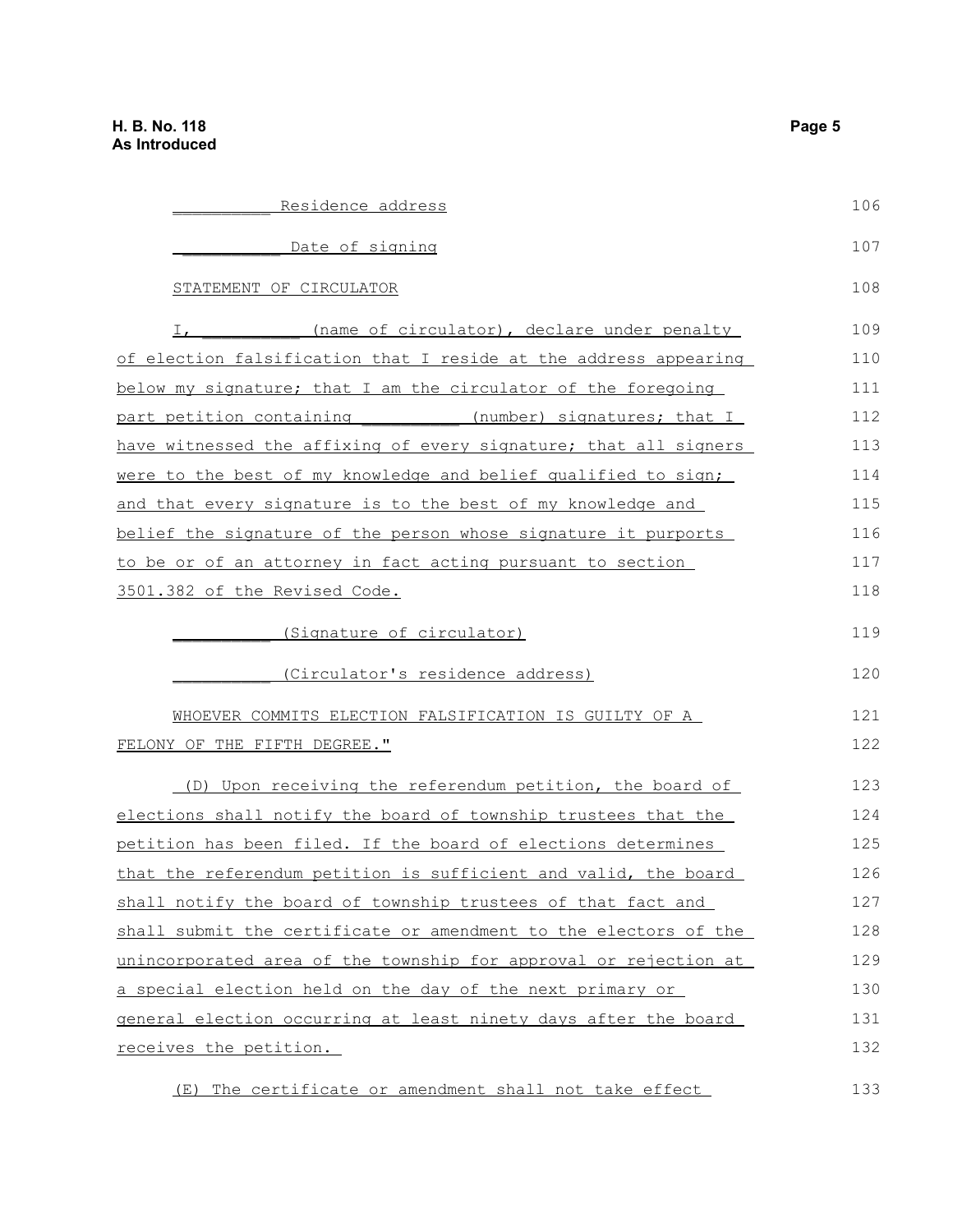| unless it is approved by a majority of the electors voting on    | 134 |
|------------------------------------------------------------------|-----|
| it. If the certificate or amendment is approved by a majority of | 135 |
| the electors voting on it, the certificate shall take immediate  | 136 |
| effect, subject to modification under section 4906.101 or        | 137 |
| 4906.203 of the Revised Code, as applicable.                     | 138 |
| Sec. 519.219. (A) At least thirty days prior to applying         | 139 |
| for a certificate, or an amendment to an existing certificate,   | 140 |
| for a utility facility, to be located in whole or in part in the | 141 |
| unincorporated area of a township, the person intending to apply | 142 |
| shall provide notice to the board of township trustees that the  | 143 |
| person intends to make such an application, as well as provide   | 144 |
| the information listed in division $(B) (1)$ or $(2)$ of this    | 145 |
| section, as applicable:                                          | 146 |
| (B) (1) The person intending to apply for a certificate          | 147 |
| shall provide the following information to the board of          | 148 |
| trustees:                                                        | 149 |
| (a) With respect to an economically significant wind farm        | 150 |
| or a large wind farm, information about:                         | 151 |
| (i) The location of the proposed wind farm;                      | 152 |
| (ii) The geographical size of the wind farm;                     | 153 |
| (iii) A list of all leaseholders at the time notice is           | 154 |
| provided, including their names and addresses;                   | 155 |
| (iv) The number of wind turbines to be constructed;              | 156 |
| (v) The proposed height of each wind turbine as measured         | 157 |
| from each wind turbine tower's base to the tip of the blade at   | 158 |
| its highest point;                                               | 159 |
| (vi) The diameter of each wind turbine base; and                 | 160 |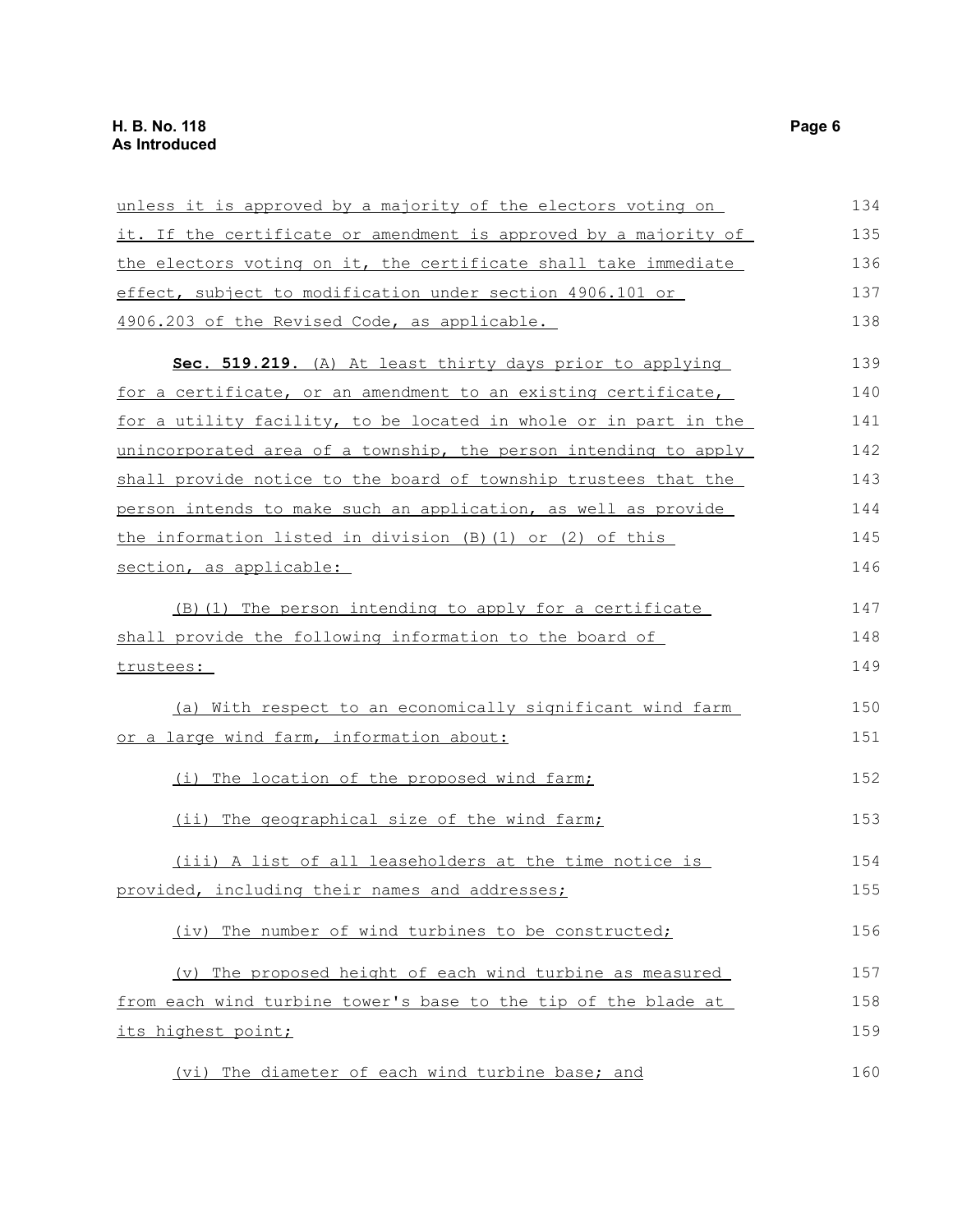| (vii) The proposed location of the wind turbines.               | 161 |
|-----------------------------------------------------------------|-----|
| (b) With respect to a large solar facility, information         | 162 |
| about:                                                          | 163 |
| (i) The location of the proposed facility;                      | 164 |
| (ii) The geographical size of the facility;                     | 165 |
| (iii) A list of all leaseholders at the time notice is          | 166 |
| provided, including their names and addresses;                  | 167 |
| (iv) The number of solar panels to be constructed; and          | 168 |
| (v) The proposed location of the solar panels.                  | 169 |
| (2) The person intending to apply for an amendment that         | 170 |
| makes any change or modification to an existing certificate     | 171 |
| shall provide information regarding that change or modification | 172 |
| to the board of trustees.                                       | 173 |
| (C)(1) The person shall provide all information in written      | 174 |
| form, but also may choose to present the information to the     | 175 |
| board of township trustees at a reqularly scheduled board       | 176 |
| meeting or a special meeting called for that purpose, if the    | 177 |
| person requests it.                                             | 178 |
| (2) If the person providing the information only provides       | 179 |
| the information in written form, the board of township trustees | 180 |
| shall acknowledge receipt of the information in the minutes of  | 181 |
| its next regularly scheduled board meeting or special meeting   | 182 |
| called for the purpose of discussing the information.           | 183 |
| (D) As part of the application for a certificate or             | 184 |
| amendment to an existing certificate, the applicant shall       | 185 |
| provide a copy of all of the information provided to the        | 186 |
| township board of trustees under this section to the power      | 187 |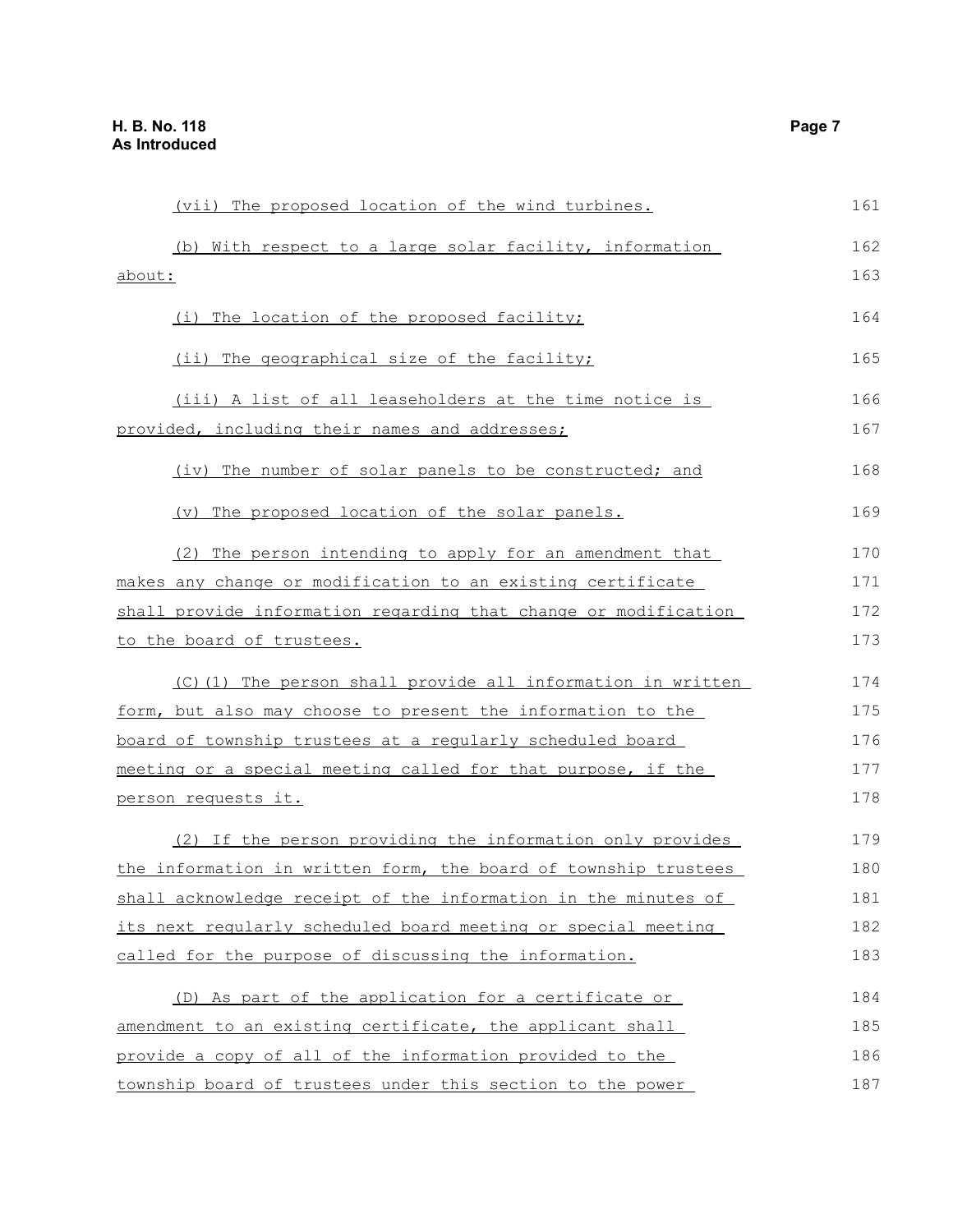188

### siting board. **Sec. 519.2111.** (A) On receipt of notice and information regarding a certificate, or an amendment to an existing certificate, for a utility facility, the board of township trustees may adopt a resolution allowing public input to the power siting board issuing any such certificate or approving any such amendment. The resolution allowing public input shall grant the qualified electors within the township the right to petition for a referendum in accordance with section 519.217 of the Revised Code. (B) The resolution allowing public input must be adopted not later than thirty days after the township board of trustees receives the notice and information. (C) The resolution may contain a statement explaining the decision of the board of township trustees. (D) Upon adoption of the resolution allowing public input, the board of township trustees shall provide a copy of the resolution to the person who gave the notice and information under section 519.219 of the Revised Code and to the power siting board. **Sec. 519.2113.** (A) On receipt of notice and information regarding a certificate, or an amendment to an existing certificate for a utility facility, the board of township trustees may adopt a resolution requiring public input. A resolution requiring public input shall require that any such certificate, if issued, or any such amendment, if approved, be submitted to the electors of the unincorporated area of the township for approval or rejection in the process described in section 519.2115 of the Revised Code. 189 190 191 192 193 194 195 196 197 198 199 200 201 202 203 204 205 206 207 208 209 210 211 212 213 214 215 216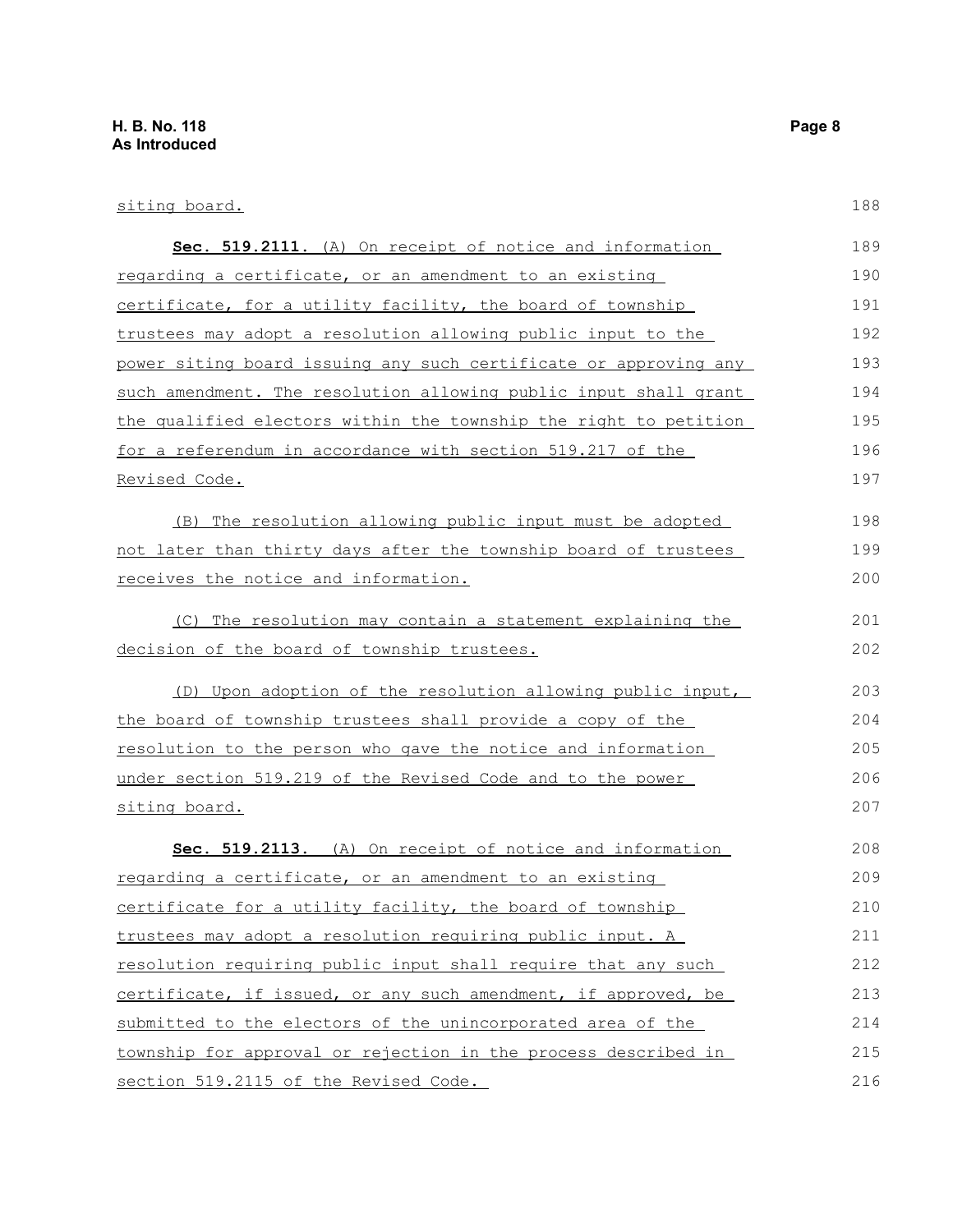| (B) The resolution requiring public input must be adopted        | 217 |
|------------------------------------------------------------------|-----|
| not later than thirty days after the board of township trustees  | 218 |
| receives the notice and information.                             | 219 |
| (C) The resolution requiring public input shall state the        | 220 |
| reason for the board of township trustees' opposition to the     | 221 |
| certificate or amendment. Those reasons may include the          | 222 |
| following:                                                       | 223 |
| (1) Conflict with the township's zoning plan, as created         | 224 |
| under Chapter 519. of the Revised Code;                          | 225 |
| (2) Potential issues arising from the cumulative effect of       | 226 |
| multiple wind or solar projects on the environment or quality of | 227 |
| life of township residents;                                      | 228 |
| (3) Potential issues arising from the amount of                  | 229 |
| nonresident leaseholders;                                        | 230 |
| (4) Failure to publicly record all leaseholders at the           | 231 |
| time the notice and information about the certificate or         | 232 |
| amendment is received by the board of township trustees under    | 233 |
| section 519.219 of the Revised Code;                             | 234 |
| (5) Resident concerns about the proposed construction;           | 235 |
| (6) Any other issue that the board of township trustees          | 236 |
| deems material.                                                  | 237 |
| (D) Upon adoption of the resolution requiring public             | 238 |
| input, the board of township trustees shall provide a copy of    | 239 |
| the resolution to the person who gave the notice and information | 240 |
| under section 519.219 of the Revised Code and to the power       | 241 |
| siting board.                                                    | 242 |
| Sec. 519.2115. (A) (1) If the power siting board issues a        | 243 |
| certificate to, or approves an amendment described in division   | 244 |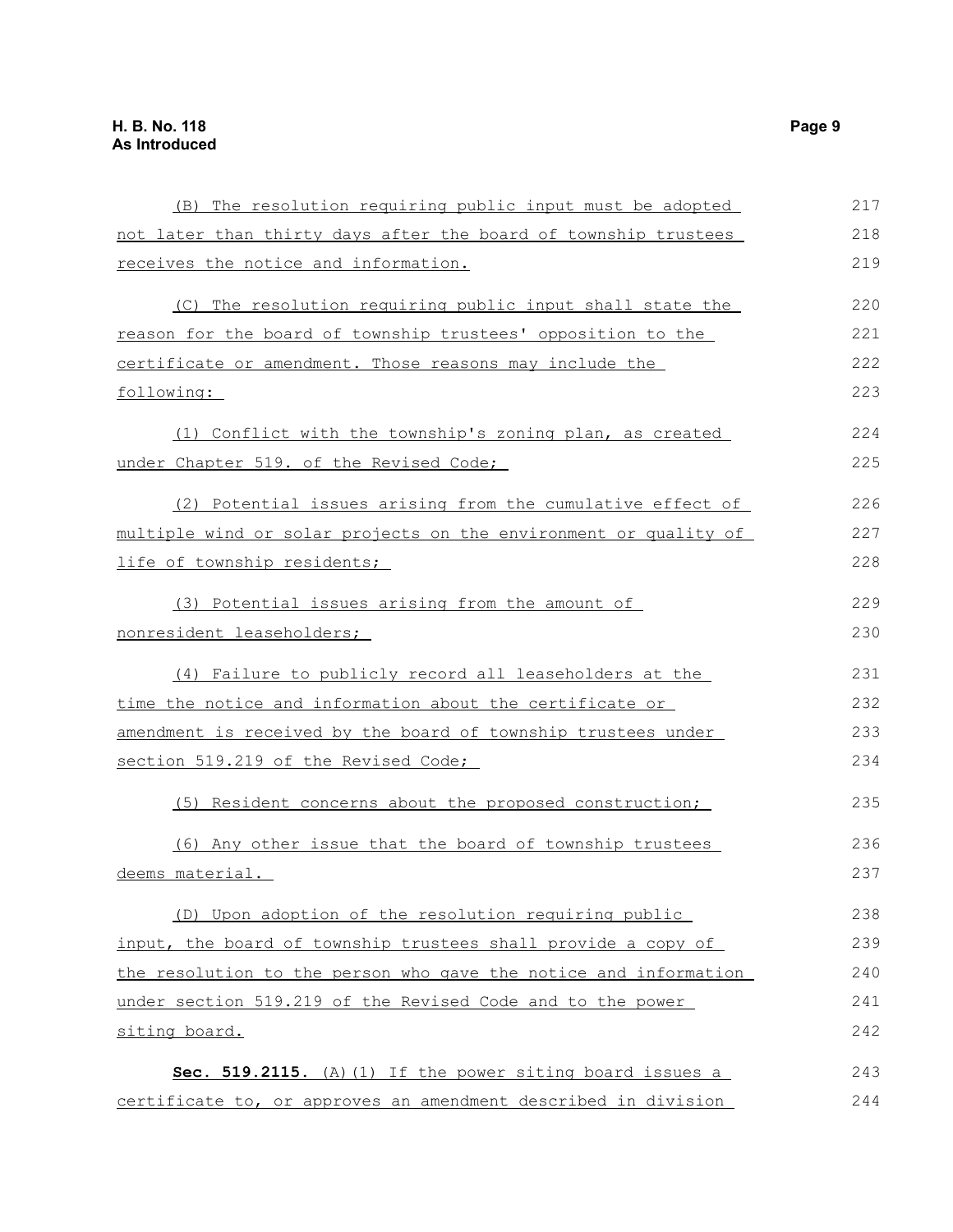| (A) (2) of this section to an existing certificate for a utility | 245 |
|------------------------------------------------------------------|-----|
| facility, to be located in whole or in part in the               | 246 |
| unincorporated area of a township and the township board of      | 247 |
| trustees has adopted a resolution requiring public input         | 248 |
| applicable to the certificate or amendment, the certificate or   | 249 |
| amendment shall be submitted to the electors of the              | 250 |
| unincorporated area of the township for approval or rejection.   | 251 |
| (2) Amendments that make any change or modification to an        | 252 |
| existing certificate are subject to division (A) (1) of this     | 253 |
| section.                                                         | 254 |
| (B) Upon issuance of the certificate or approval of the          | 255 |
| amendment, the power siting board shall certify the issue, for   | 256 |
| placement upon the ballot, to the board of elections. The board  | 257 |
| of elections shall then submit the certificate or amendment to   | 258 |
| the electors of the unincorporated area of the township for      | 259 |
| approval or rejection at a special election held on the day of   | 260 |
| the next primary or general election occurring at least ninety   | 261 |
| days after the board of elections receives the certified issue.  | 262 |
| (C) The certificate or amendment shall not take effect           | 263 |
| unless it is approved by a majority of the electors voting on    | 264 |
| it. If the certificate or amendment is approved by a majority of | 265 |
| the electors voting on it, the certificate shall take immediate  | 266 |
| effect, subject to modification under section 4906.101 or        | 267 |
| 4906.203 of the Revised Code, as applicable.                     | 268 |
| Sec. 519.2117. (A) (1) No member of a board of township          | 269 |
| trustees who is party to a lease agreement regarding, or has     | 270 |
| granted an easement to the developer of a utility facility that  | 271 |
| is the subject of a notice and information under section 519.219 | 272 |
| of the Revised Code, or who holds any beneficial interest in     | 273 |
| such a facility, shall vote on a resolution allowing public      | 274 |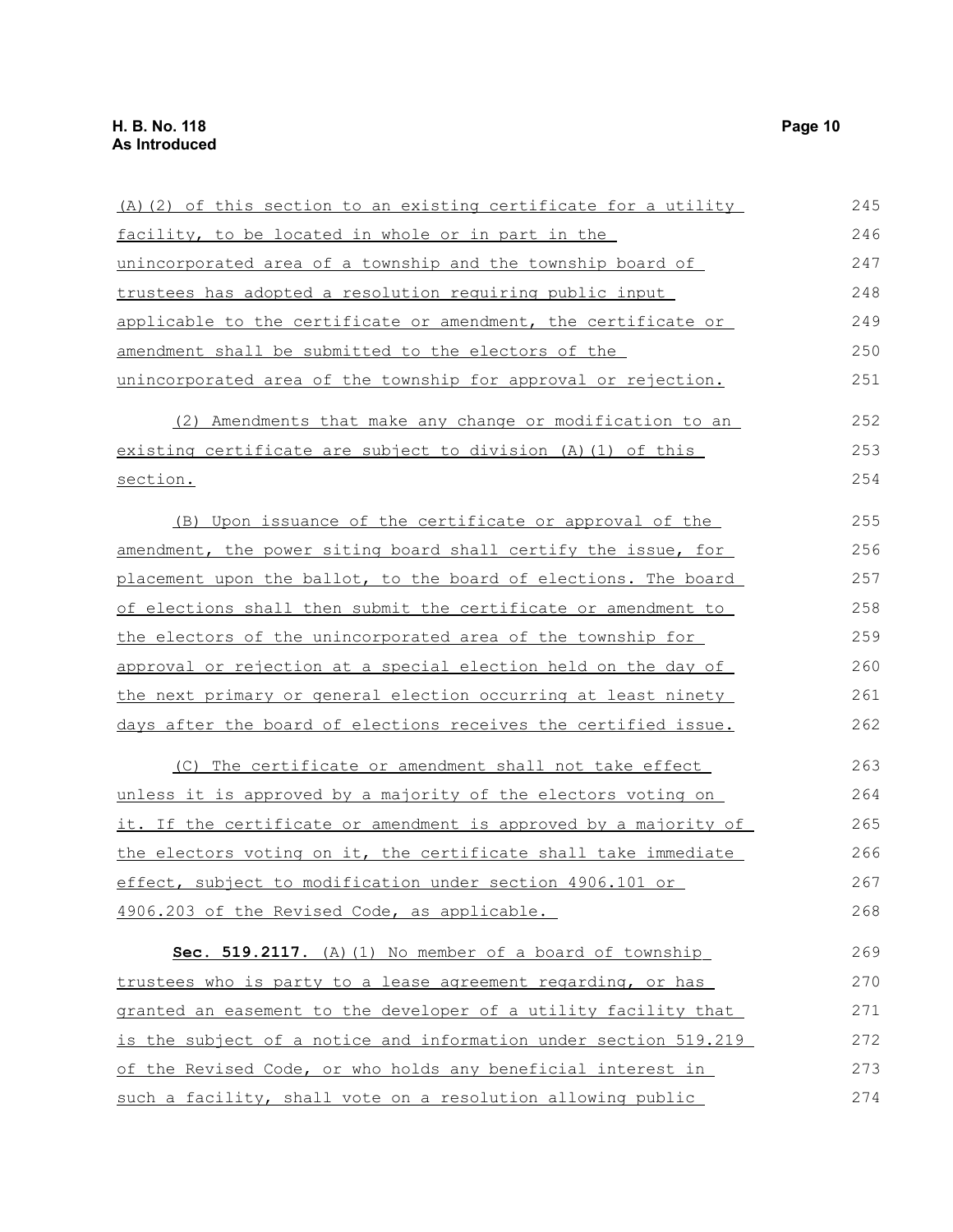| input under section 519.2111 of the Revised Code, or a                 | 275 |
|------------------------------------------------------------------------|-----|
| <u>resolution requiring public input under section 519.2113 of the</u> | 276 |
| Revised Code, regarding a certificate or amendment to an               | 277 |
| existing certificate of the utility facility.                          | 278 |
| (2) No member of a board of township trustees who is party             | 279 |
| to a lease agreement regarding, or has granted an easement to          | 280 |
| the developer of, an economically significant solar facility           | 281 |
| that is the subject of a notice and information under section          | 282 |
| 519.2119 of the Revised Code, or who holds any beneficial              | 283 |
| interest in such a facility, shall vote on a resolution allowing       | 284 |
| public input under section 519.2111 of the Revised Code, or a          | 285 |
| <u>resolution requiring public input under section 519.2113 of the</u> | 286 |
| Revised Code, regarding a permit or amendment to an existing           | 287 |
| permit of the economically significant solar facility.                 | 288 |
| (3) No member of the board of township trustees who has an             | 289 |
| immediate family member who is party to a lease agreement or has       | 290 |
| granted an easement to the developer of the utility facility, or       | 291 |
| who holds any beneficial interest in such a facility, shall vote       | 292 |
| on a resolution allowing public input or requiring public input.       | 293 |
| (B) If, because of the application of division (A) of this             | 294 |
| section, one or more members of the board of township trustees         | 295 |
| is unable to adopt a resolution allowing public input or               | 296 |
| requiring public input, the qualified electors of the township         | 297 |
| have the right to petition for a referendum in accordance with         | 298 |
| section 519.217 of the Revised Code, and the certificate or            | 299 |
| amendment shall be submitted to the electors of the                    | 300 |
| unincorporated area of the township for approval or rejection.         | 301 |
| Sec. 519.2119. (A) At least thirty days prior to applying              | 302 |
| for a building permit, or an amendment to an existing permit,          | 303 |
| for an economically significant solar facility to be located in        | 304 |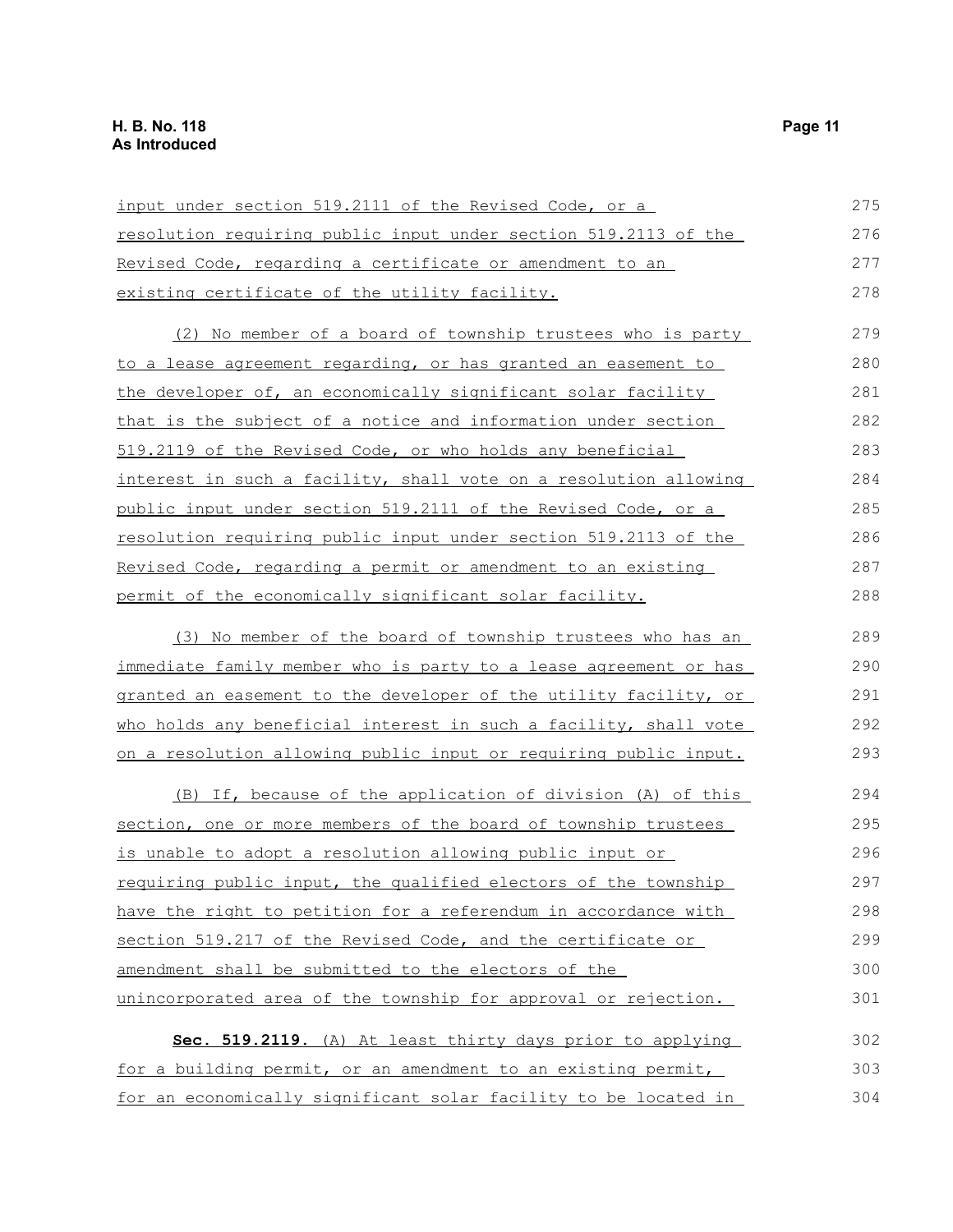| whole or in part in the unincorporated area of a township, the   | 305 |
|------------------------------------------------------------------|-----|
| person intending to apply shall provide notice to the board of   | 306 |
| township trustees that the person intends to make such an        | 307 |
| application, as well as provide the information listed in        | 308 |
| $division$ (B)(1) or (2) of this section, as applicable:         | 309 |
| (B) (1) The person intending to apply for a building permit      | 310 |
| shall provide the following information to the board of          | 311 |
| trustees:                                                        | 312 |
| (a) The location of the proposed solar facility;                 | 313 |
| (b) The geographical size of the solar facility;                 | 314 |
| (c) A list of all leaseholders at the time notice is             | 315 |
| provided, including their names and addresses;                   | 316 |
| (d) The number of solar panels to be constructed;                | 317 |
| (e) The proposed location of the solar panels.                   | 318 |
| (2) The person intending to apply for an amendment that          | 319 |
| makes any change or modification to an existing permit shall     | 320 |
| provide all information regarding that change or modification to | 321 |
| the board of trustees.                                           | 322 |
| (C)(1) The person shall provide all information in written       | 323 |
| form, but also may choose to present the information to the      | 324 |
| board of township trustees at a reqularly scheduled board        | 325 |
| meeting or a special meeting called for that purpose, if the     | 326 |
| person requests it.                                              | 327 |
| (2) If the person providing the information only provides        | 328 |
| the information in written form, the board of township trustees  | 329 |
| shall acknowledge receipt of the information in the minutes of   | 330 |
| its next regularly scheduled board meeting or special meeting    | 331 |
| called for the purpose of discussing the information.            | 332 |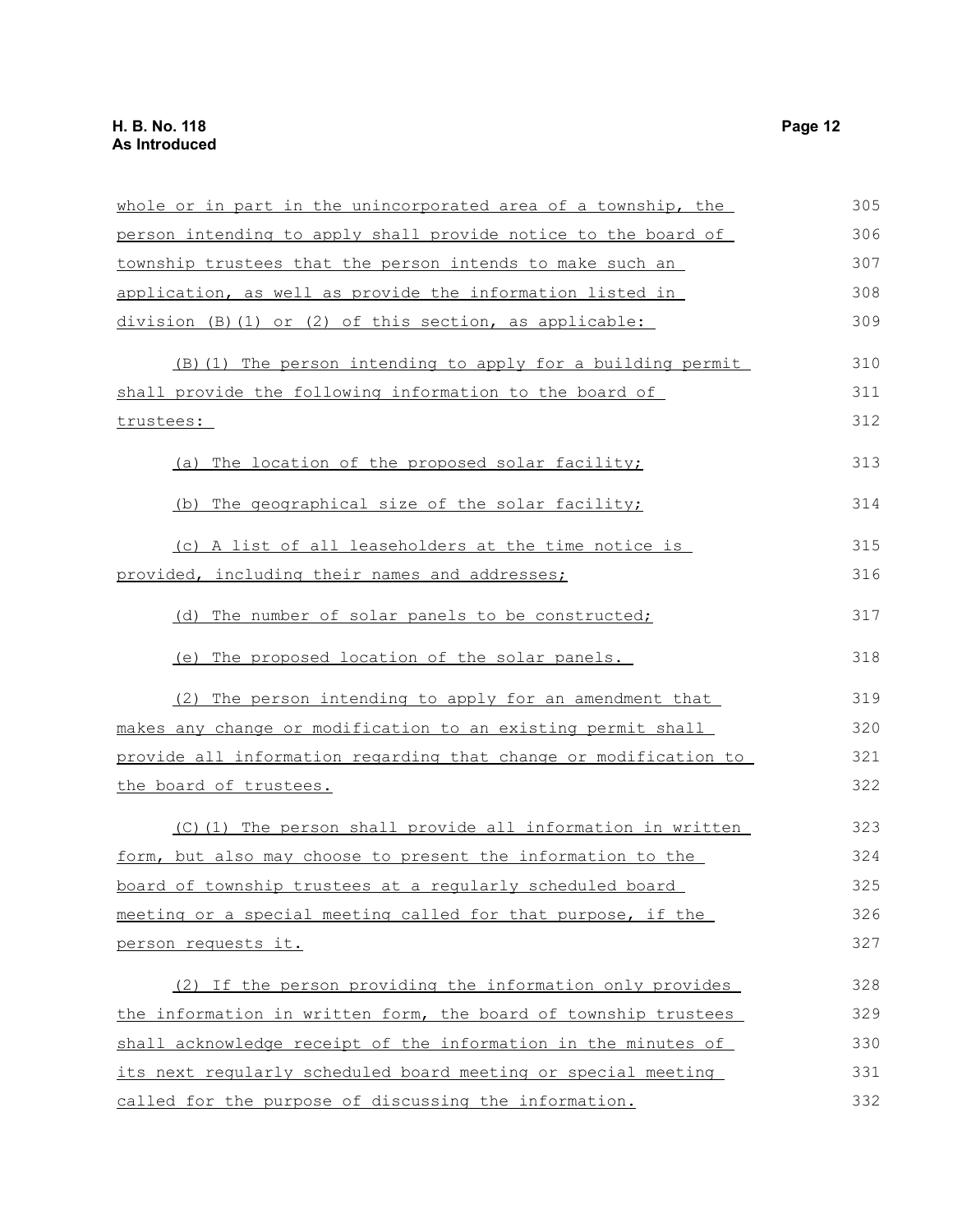| (D) As part of the application for a building permit or          | 333 |
|------------------------------------------------------------------|-----|
| amendment to an existing permit, the applicant shall provide a   | 334 |
| copy of all of the information provided to the township board of | 335 |
| trustees under this section to the relevant state or local       | 336 |
| building authority.                                              | 337 |
| Sec. 519.2121. $(A) (1)$ If a state or county building           | 338 |
| authority issues a building permit to, or approves an amendment  | 339 |
| described in division (B) of this section to an existing permit  | 340 |
| for, an economically significant solar facility to be located in | 341 |
| whole or in part in the unincorporated area of a township, the   | 342 |
| township board of trustees may adopt either of the following:    | 343 |
| (a) A resolution allowing public input under sections            | 344 |
| 519.217 and 519.2111 of the Revised Code granting the qualified  | 345 |
| electors of the unincorporated area of the township the right to | 346 |
| petition for a referendum on the permit or amendment;            | 347 |
| (b) A resolution requiring public input under sections           | 348 |
| 519.2113 and 519.2115 of the Revised Code to submit the permit   | 349 |
| or amendment to the electors of the unincorporated area of the   | 350 |
| township for approval or rejection.                              | 351 |
| (2) A permit, or amendment to a permit, subject to a             | 352 |
| resolution adopted under division (A) of this section shall be   | 353 |
| treated, to the extent practicable, as if it is a certificate or | 354 |
| amendment to a certificate granted by the power siting board for | 355 |
| a utility facility for purposes of the application of sections   | 356 |
| 519.217, 519.2111, 519.2113, and 519.2115 of the Revised Code.   | 357 |
| (B) Amendments that make any change or modification to an        | 358 |
| existing permit are subject to division (A) of this section.     | 359 |
| Sec. 519.2123. (A) If a person makes an application to a         | 360 |
| state or local building authority for a building permit, or an   | 361 |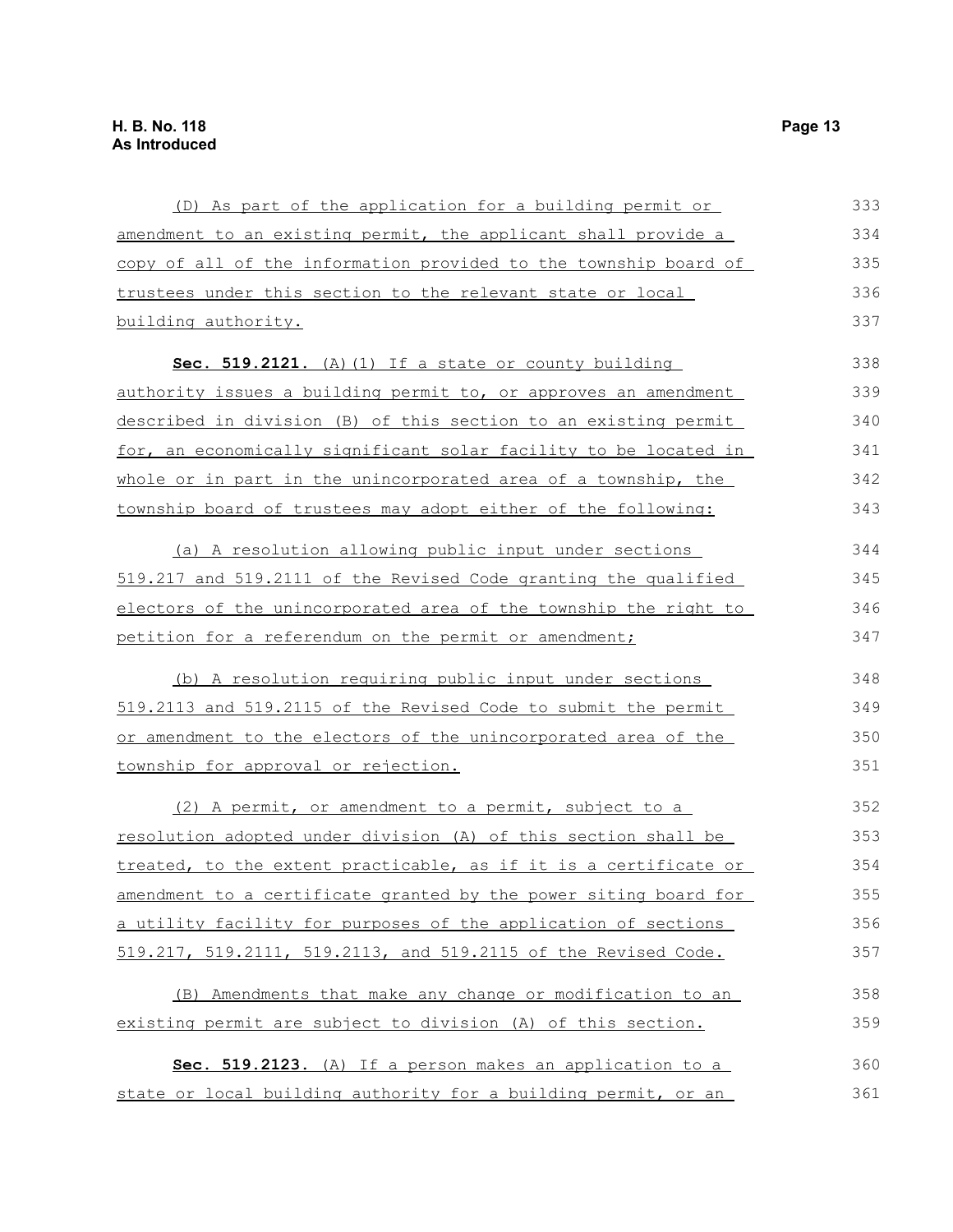| amendment to an existing permit, for an economically significant | 362 |
|------------------------------------------------------------------|-----|
| solar facility subject to the notice and information             | 363 |
| requirements of section 519.2119 of the Revised Code, the        | 364 |
| application shall provide information about the facility that is | 365 |
| identical to the information provided to the township board of   | 366 |
| trustees about the facility under that section.                  | 367 |
| (B) If the information contained in the application for a        | 368 |
| building permit, or amendment to an existing permit, for an      | 369 |
| economically significant solar facility is not identical to the  | 370 |
| information provided by the applicant to the township board of   | 371 |
| trustees about the facility, no permit or amendment shall be     | 372 |
| granted by the state or local building authority for the         | 373 |
| facility.                                                        | 374 |
| Sec. 4906.01. As used in Chapter 4906. of the Revised            | 375 |
| Code:                                                            | 376 |
| (A) "Person" means an individual, corporation, business          | 377 |
| trust, association, estate, trust, or partnership or any         | 378 |
| officer, board, commission, department, division, or bureau of   | 379 |
| the state or a political subdivision of the state, or any other  | 380 |
| entity.                                                          | 381 |
| (B) (1) "Major utility facility" means:                          | 382 |
| (a) Electric generating plant and associated facilities          | 383 |
| designed for, or capable of, operation at a capacity of fifty    | 384 |
| megawatts or more;                                               | 385 |
| (b) An electric transmission line and associated                 | 386 |
| facilities of a design capacity of one hundred kilovolts or      | 387 |
| more;                                                            | 388 |
| (c) A gas pipeline that is greater than five hundred feet        | 389 |
| in length, and its associated facilities, is more than nine      | 390 |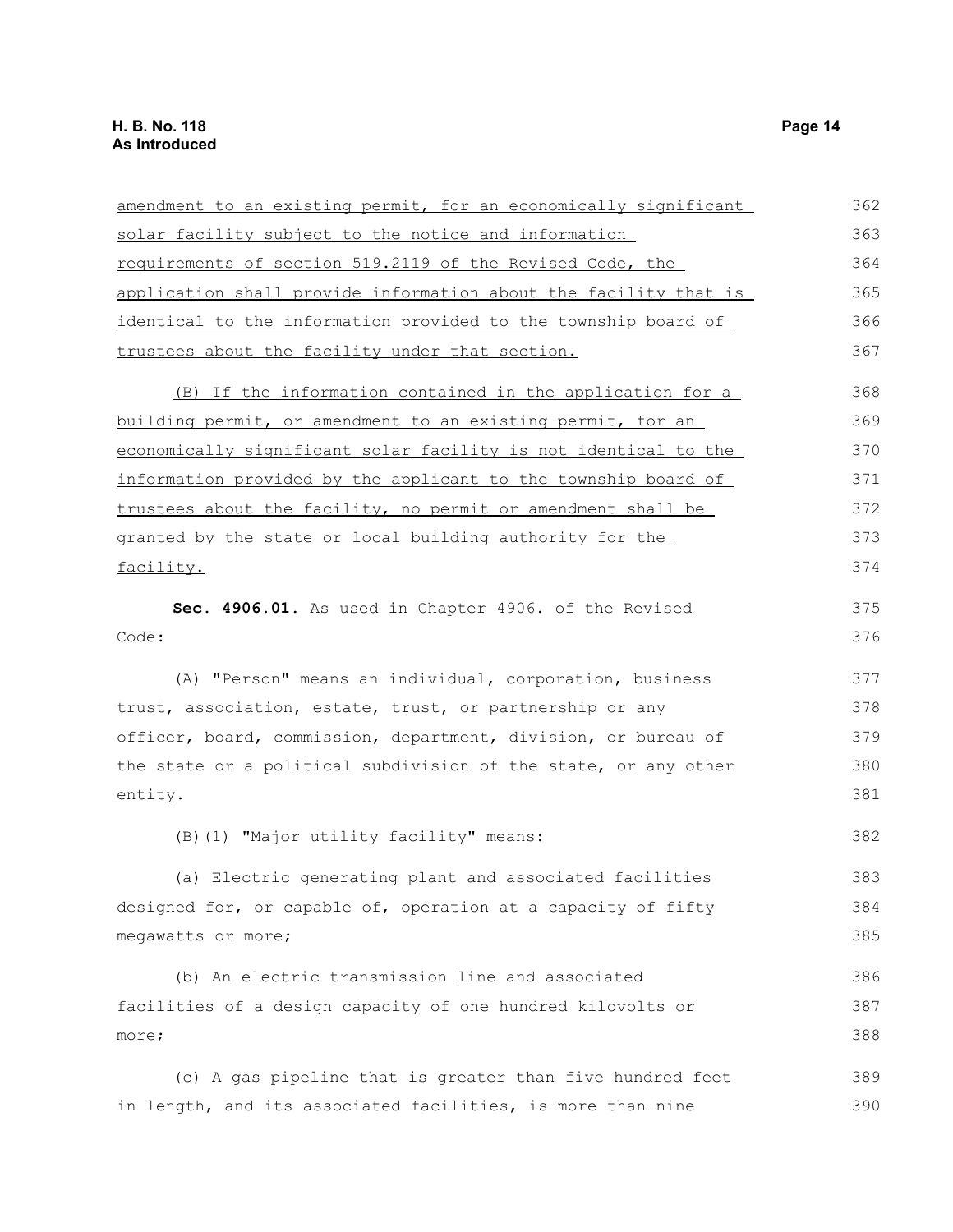inches in outside diameter and is designed for transporting gas at a maximum allowable operating pressure in excess of one hundred twenty-five pounds per square inch. (2) "Major utility facility" does not include any of the following: (a) Gas transmission lines over which an agency of the United States has exclusive jurisdiction; (b) Any solid waste facilities as defined in section 6123.01 of the Revised Code; (c) Electric distributing lines and associated facilities as defined by the power siting board; (d) Any manufacturing facility that creates byproducts that may be used in the generation of electricity as defined by the power siting board; (e) Gathering lines, gas gathering pipelines, and processing plant gas stub pipelines as those terms are defined in section 4905.90 of the Revised Code and associated facilities; (f) Any gas processing plant as defined in section 4905.90 of the Revised Code; (g) Natural gas liquids finished product pipelines; (h) Pipelines from a gas processing plant as defined in section 4905.90 of the Revised Code to a natural gas liquids fractionation plant, including a raw natural gas liquids pipeline, or to an interstate or intrastate gas pipeline; (i) Any natural gas liquids fractionation plant; (j) A production operation as defined in section 1509.01 391 392 393 394 395 396 397 398 399 400 401 402 403 404 405 406 407 408 409 410 411 412 413 414 415 416 417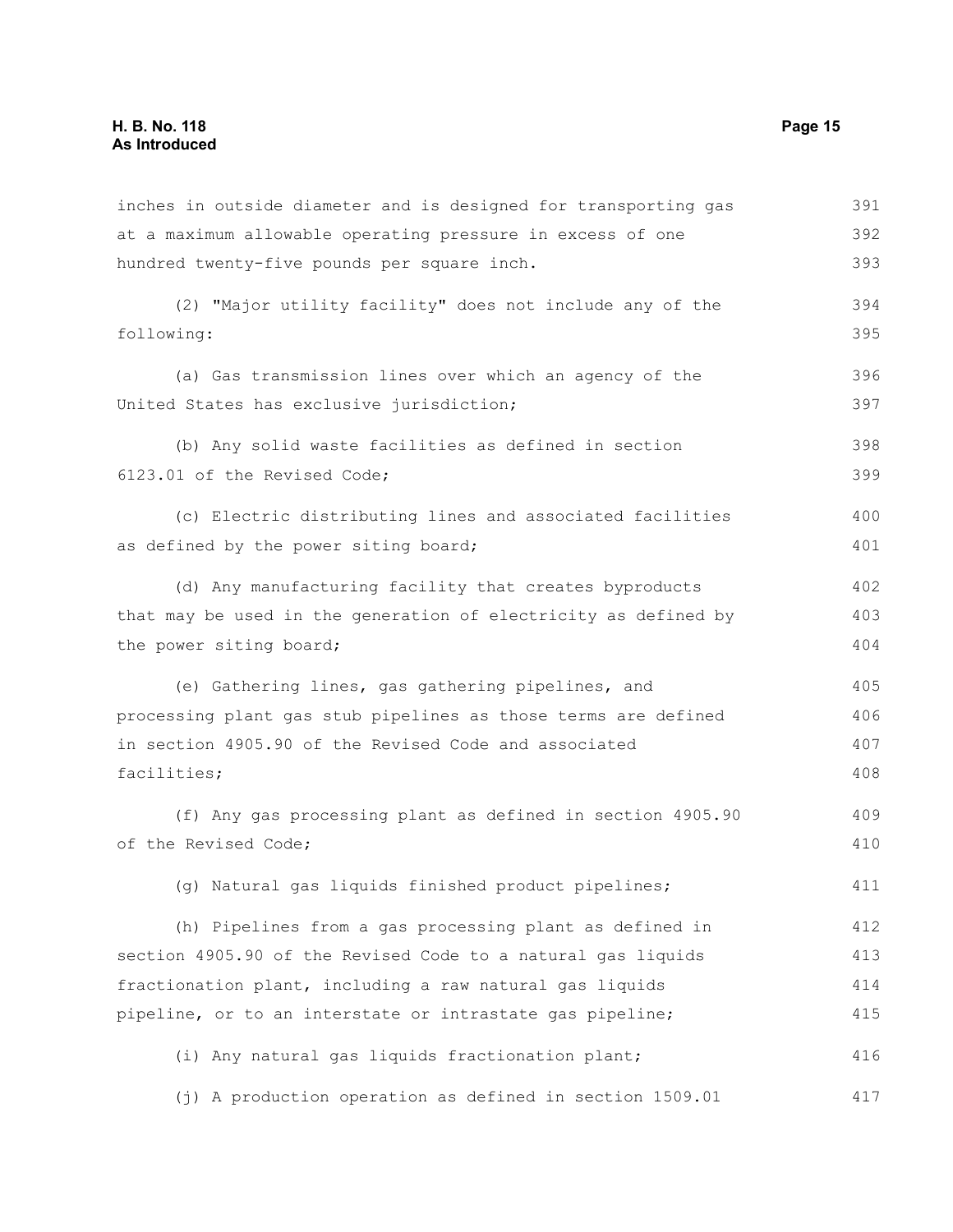of the Revised Code, including all pipelines upstream of any gathering lines; (k) Any compressor stations used by the following: (i) A gathering line, a gas gathering pipeline, a processing plant gas stub pipeline, or a gas processing plant as those terms are defined in section 4905.90 of the Revised Code; (ii) A natural gas liquids finished product pipeline, a natural gas liquids fractionation plant, or any pipeline upstream of a natural gas liquids fractionation plant; or (iii) A production operation as defined in section 1509.01 of the Revised Code. (C) "Commence to construct" means any clearing of land, excavation, or other action that would adversely affect the natural environment of the site or route of a major utility facility, but does not include surveying changes needed for temporary use of sites or routes for nonutility purposes, or uses in securing geological data, including necessary borings to ascertain foundation conditions. (D) "Certificate" means a certificate of environmental compatibility and public need issued by the power siting board under section 4906.10 of the Revised Code or a construction certificate issued by the board under rules adopted under division (E) or (F) of section 4906.03 of the Revised Code. (E) "Gas" means natural gas, flammable gas, or gas that is toxic or corrosive. 418 419 420 421 422 423 424 425 426 427 428 429 430 431 432 433 434 435 436 437 438 439 440 441 442

(F) "Natural gas liquids finished product pipeline" means a pipeline that carries finished product natural gas liquids to the inlet of an interstate or intrastate finished product 443 444 445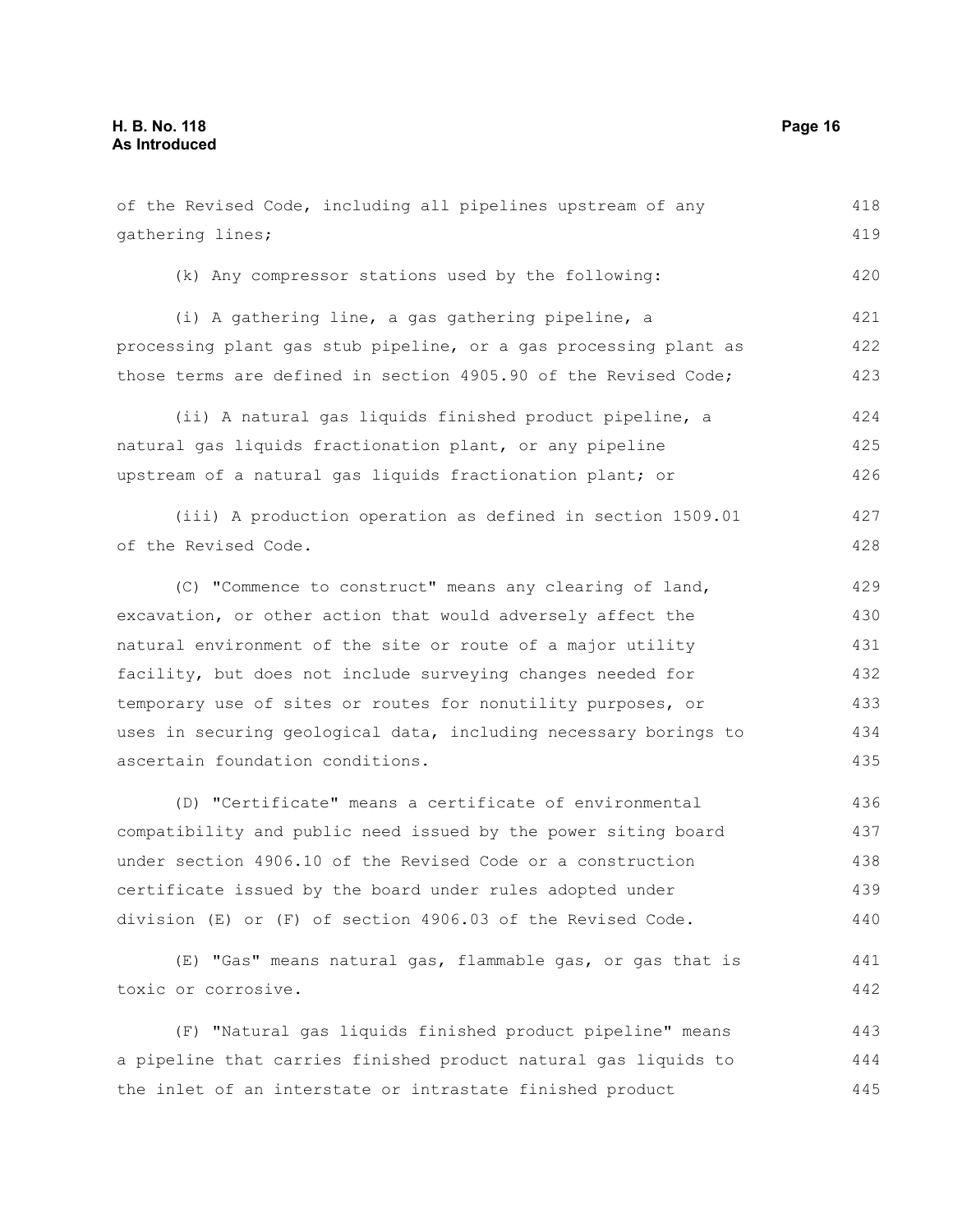natural gas liquid transmission pipeline, rail loading facility, or other petrochemical or refinery facility. (G) "Large solar facility" means an electric generating plant that consists of solar panels and associated facilities with a single interconnection to the electrical grid that is a major utility facility. (H) "Large wind farm" means an electric generating plant that consists of wind turbines and associated facilities with a single interconnection to the electrical grid that is a major utility facility. (I) "Natural gas liquids fractionation plant" means a facility that takes a feed of raw natural gas liquids and produces finished product natural gas liquids. (H) (J) "Raw natural gas" means hydrocarbons that are produced in a gaseous state from gas wells and that generally include methane, ethane, propane, butanes, pentanes, hexanes, heptanes, octanes, nonanes, and decanes, plus other naturally occurring impurities like water, carbon dioxide, hydrogen sulfide, nitrogen, oxygen, and helium. (I) (K) "Raw natural gas liquids" means naturally occurring hydrocarbons contained in raw natural gas that are extracted in a gas processing plant and liquefied and generally include mixtures of ethane, propane, butanes, and natural gasoline.  $(\overline{J})$  (L) "Finished product natural gas liquids" means an individual finished product produced by a natural gas liquids fractionation plant as a liquid that meets the specifications for commercial products as defined by the gas processors association. Those products include ethane, propane, iso-butane, 446 447 448 449 450 451 452 453 454 455 456 457 458 459 460 461 462 463 464 465 466 467 468 469 470 471 472 473 474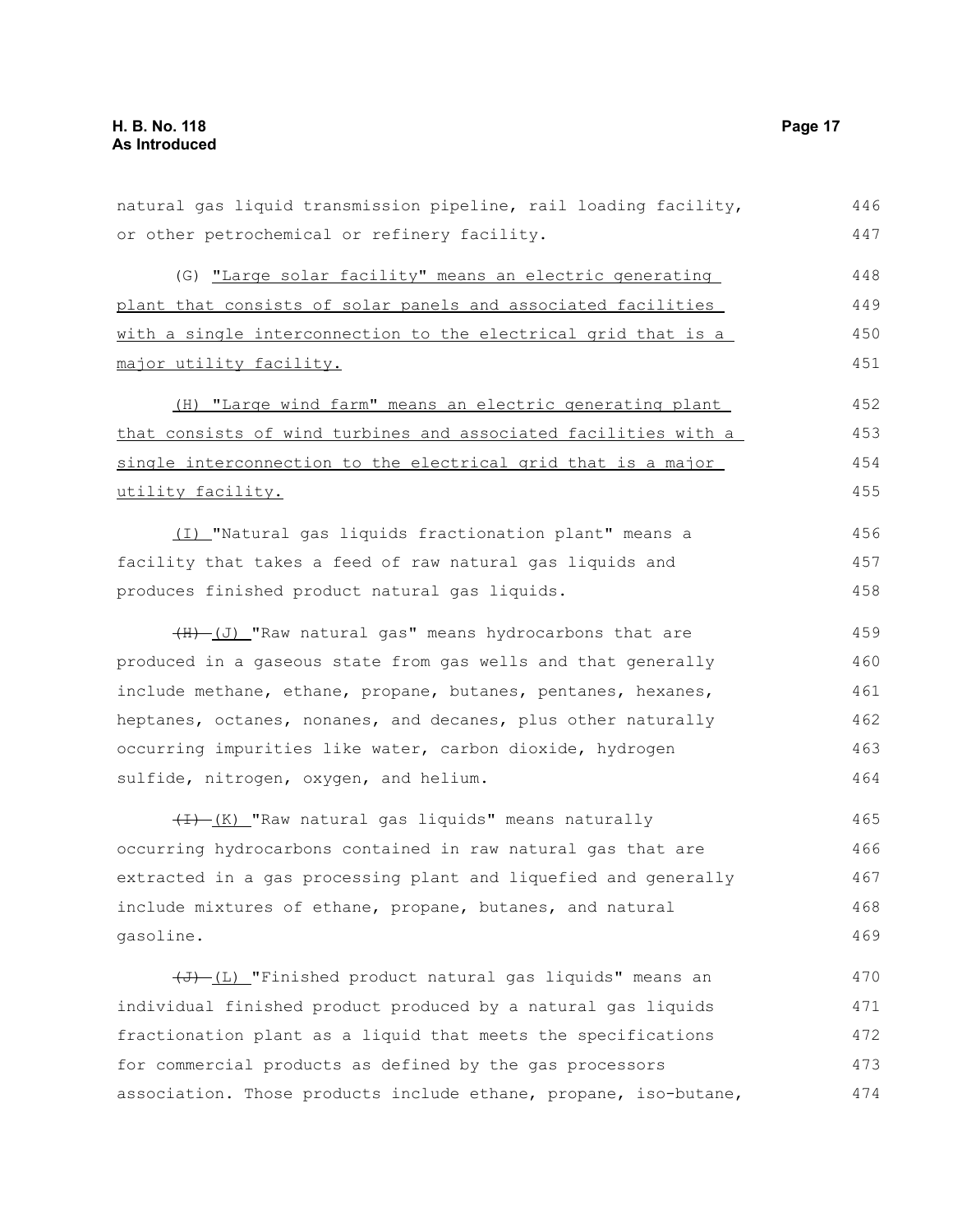normal butane, and natural gasoline.

**Sec. 4906.10.** (A) The power siting board shall render a decision upon the record either granting or denying the application as filed, or granting it upon such terms, conditions, or modifications of the construction, operation, or maintenance of the major utility facility as the board considers appropriate. The certificate shall be subject to section 4906.101 of the Revised Code and conditioned upon the facility being in compliance with standards and rules adopted under section 4561.32 and Chapters 3704., 3734., and 6111. of the Revised Code. An applicant may withdraw an application if the board grants a certificate on terms, conditions, or modifications other than those proposed by the applicant in the application. 476 477 478 479 480 481 482 483 484 485 486 487 488

The board shall not grant a certificate for the construction, operation, and maintenance of a major utility facility, either as proposed or as modified by the board, unless it finds and determines all of the following: 489 490 491 492

(1) The basis of the need for the facility if the facility is an electric transmission line or gas pipeline; 493 494

(2) The nature of the probable environmental impact; 495

(3) That the facility represents the minimum adverse environmental impact, considering the state of available technology and the nature and economics of the various alternatives, and other pertinent considerations; 496 497 498 499

(4) In the case of an electric transmission line or generating facility, that the facility is consistent with regional plans for expansion of the electric power grid of the electric systems serving this state and interconnected utility 500 501 502 503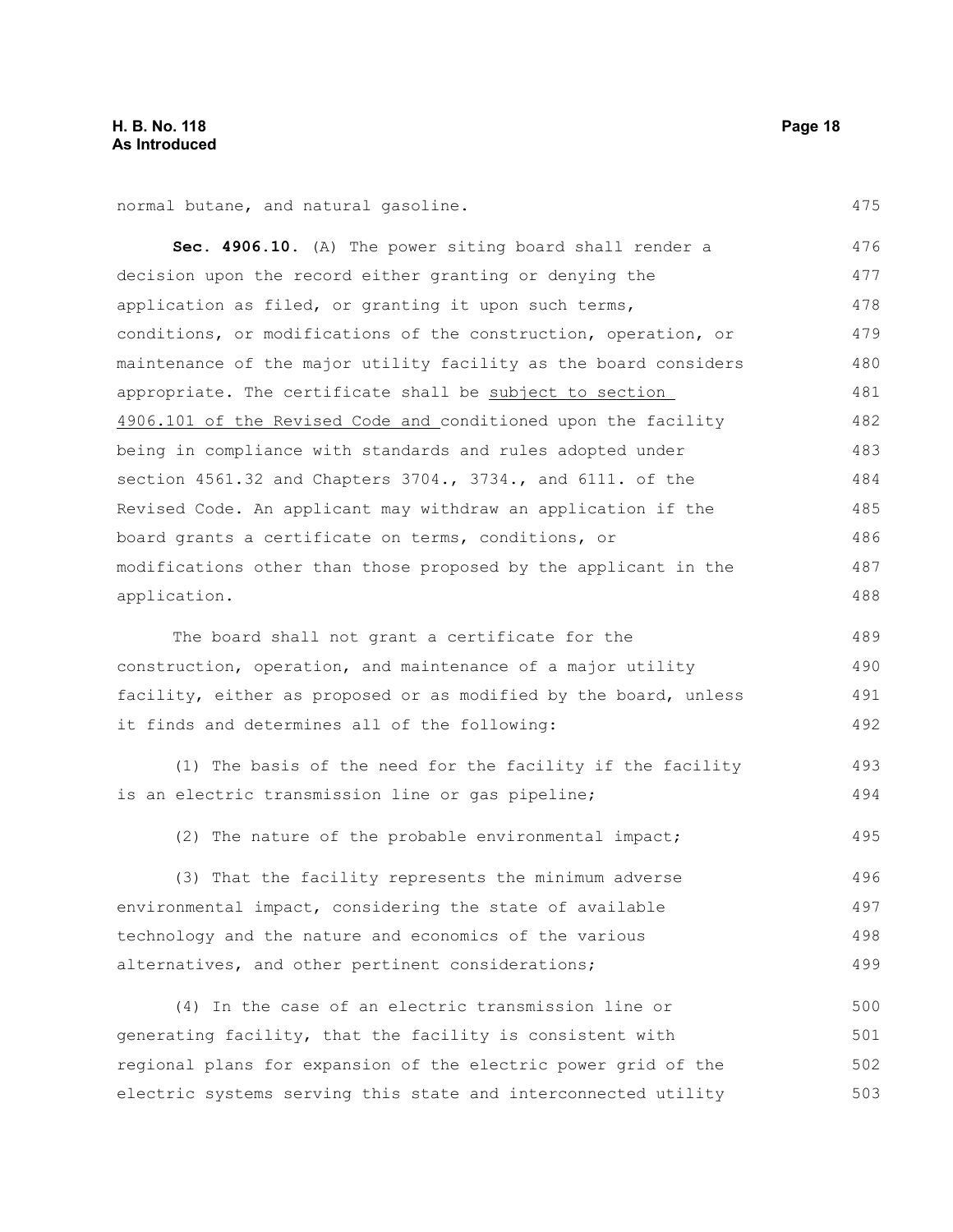systems and that the facility will serve the interests of electric system economy and reliability; (5) That the facility will comply with Chapters 3704., 3734., and 6111. of the Revised Code and all rules and standards adopted under those chapters and under section 4561.32 of the Revised Code. In determining whether the facility will comply with all rules and standards adopted under section 4561.32 of the Revised Code, the board shall consult with the office of aviation of the division of multi-modal planning and programs of the department of transportation under section 4561.341 of the Revised Code. (6) That the facility will serve the public interest, convenience, and necessity; (7) In addition to the provisions contained in divisions (A)(1) to (6) of this section and rules adopted under those divisions, what its impact will be on the viability as agricultural land of any land in an existing agricultural district established under Chapter 929. of the Revised Code that is located within the site and alternative site of the proposed major utility facility. Rules adopted to evaluate impact under division (A)(7) of this section shall not require the compilation, creation, submission, or production of any 504 505 506 507 508 509 510 511 512 513 514 515 516 517 518 519 520 521 522 523 524 525

information, document, or other data pertaining to land not located within the site and alternative site. 526 527

(8) That the facility incorporates maximum feasible water conservation practices as determined by the board, considering available technology and the nature and economics of the various alternatives. 528 529 530 531

(B) If the board determines that the location of all or a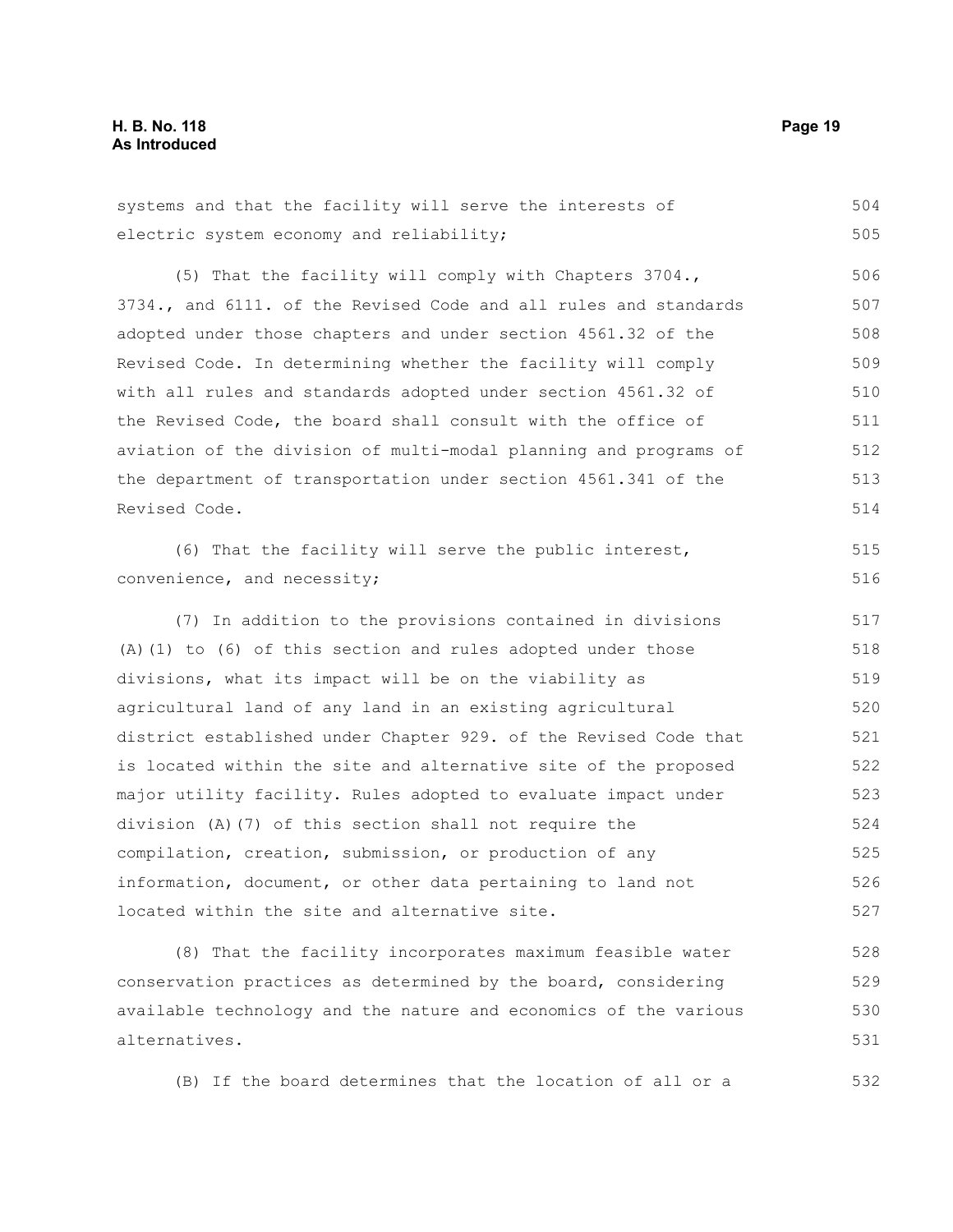part of the proposed facility should be modified, it may condition its certificate upon that modification, provided that the municipal corporations and counties, and persons residing therein, affected by the modification shall have been given reasonable notice thereof. (C) A copy of the decision and any opinion issued therewith shall be served upon each party. **Sec. 4906.101.** (A)(1) If the power siting board issues a certificate to, or approves an amendment described in division (A)(2) of this section to an existing certificate for, a large solar facility or large wind farm to be located in the unincorporated area of a township, the certificate or amendment shall be conditioned upon the right of referendum as provided in section 519.217 of the Revised Code. (2) Amendments to an existing certificate that do the following are subject to division (A)(1) of this section: (a) With respect to a large wind farm, amendments that: (i) Add more wind turbines; (ii) Increase the height of a wind turbine as measured from the wind turbine tower's base to the tip of the blade at its highest point; (iii) Increase the diameter of a wind turbine tower's base; or (iv) Change the location of any wind turbine. (b) With respect to a large solar facility, amendments that add more, or change the location of, solar panels. (B) If the certificate or amendment is rejected in a 533 534 535 536 537 538 539 540 541 542 543 544 545 546 547 548 549 550 551 552 553 554 555 556 557 558 559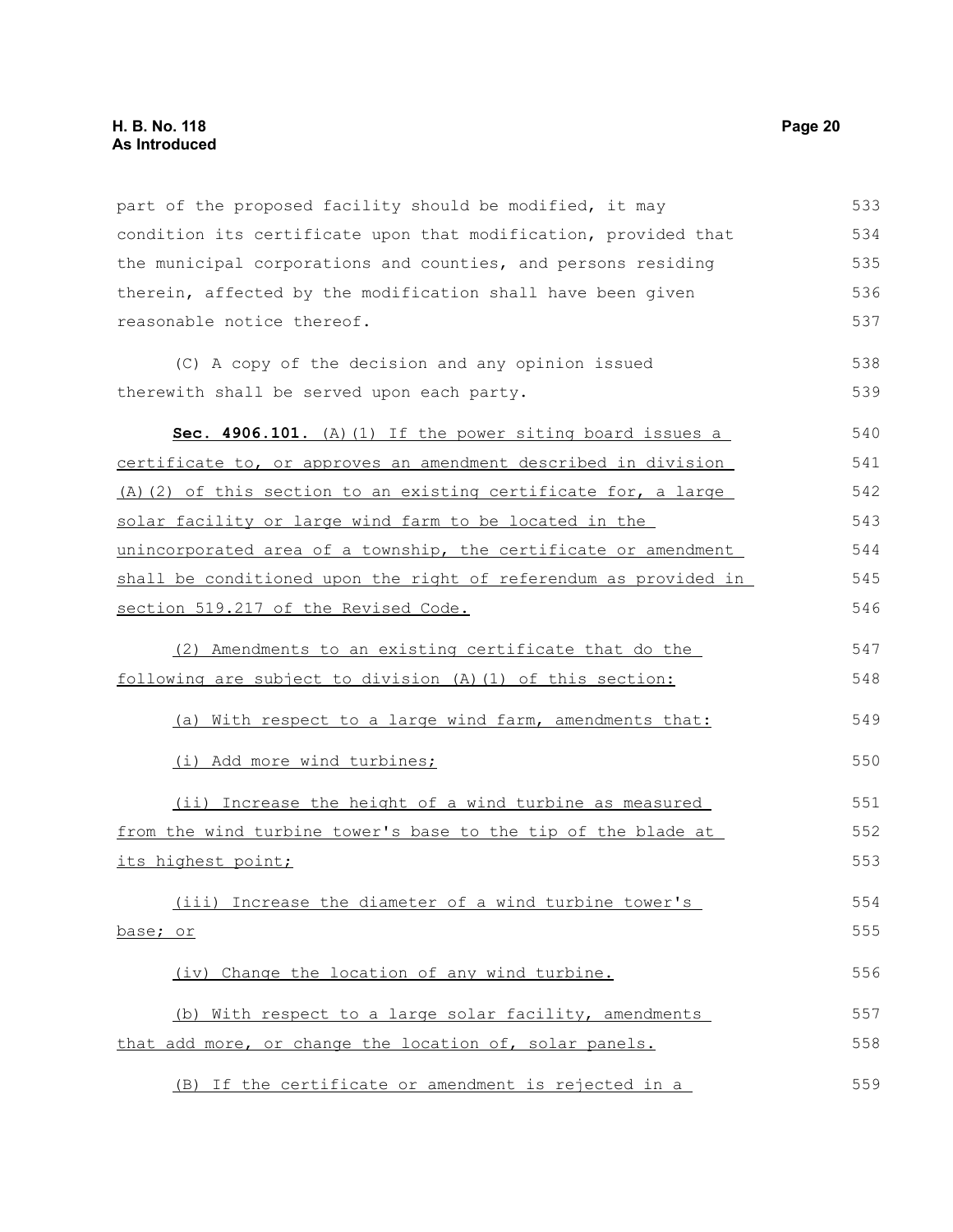| referendum under section 519.217 of the Revised Code, one of the | 560 |
|------------------------------------------------------------------|-----|
| following applies:                                               | 561 |
| (1) If the large wind farm or large solar facility is to         | 562 |
| be located in the unincorporated area of a single township, the  | 563 |
| certificate or amendment shall be invalid;                       | 564 |
| (2) If the large wind farm or large solar facility is to         | 565 |
| be located in the unincorporated area of more than one township, | 566 |
| one of the following applies:                                    | 567 |
| (a) If less than all of the townships with electors voting       | 568 |
| on the referendum reject the certificate or amendment, the power | 569 |
| siting board shall modify the certificate or amendment to        | 570 |
| exclude the area of each township whose electors rejected the    | 571 |
| certificate or amendment and shall not make any other changes to | 572 |
| the certificate or amendment.                                    | 573 |
| (b) If all of the townships with electors voting on the          | 574 |
| referendum reject the certificate or amendment, the certificate  | 575 |
| <u>is invalid.</u>                                               | 576 |
| (C) A modification under division (B) (2) (a) of this            | 577 |
| section shall not be considered an amendment to the certificate. | 578 |
| (D) If a certificate modification under division (B) (2) (a)     | 579 |
| of this section would cause the wind farm or solar facility to   | 580 |
| no longer need certification from the power siting board, the    | 581 |
| certificate is invalid.                                          | 582 |
| Sec. 4906.13. (A) As used in this section and sections           | 583 |
| 4906.20, 4906.203, and 4906.98 of the Revised Code,              | 584 |
| "economically significant wind farm" means wind turbines and     | 585 |
| associated facilities with a single interconnection to the       | 586 |
| electrical grid and designed for, or capable of, operation at an | 587 |
| aggregate capacity of five or more megawatts but less than fifty | 588 |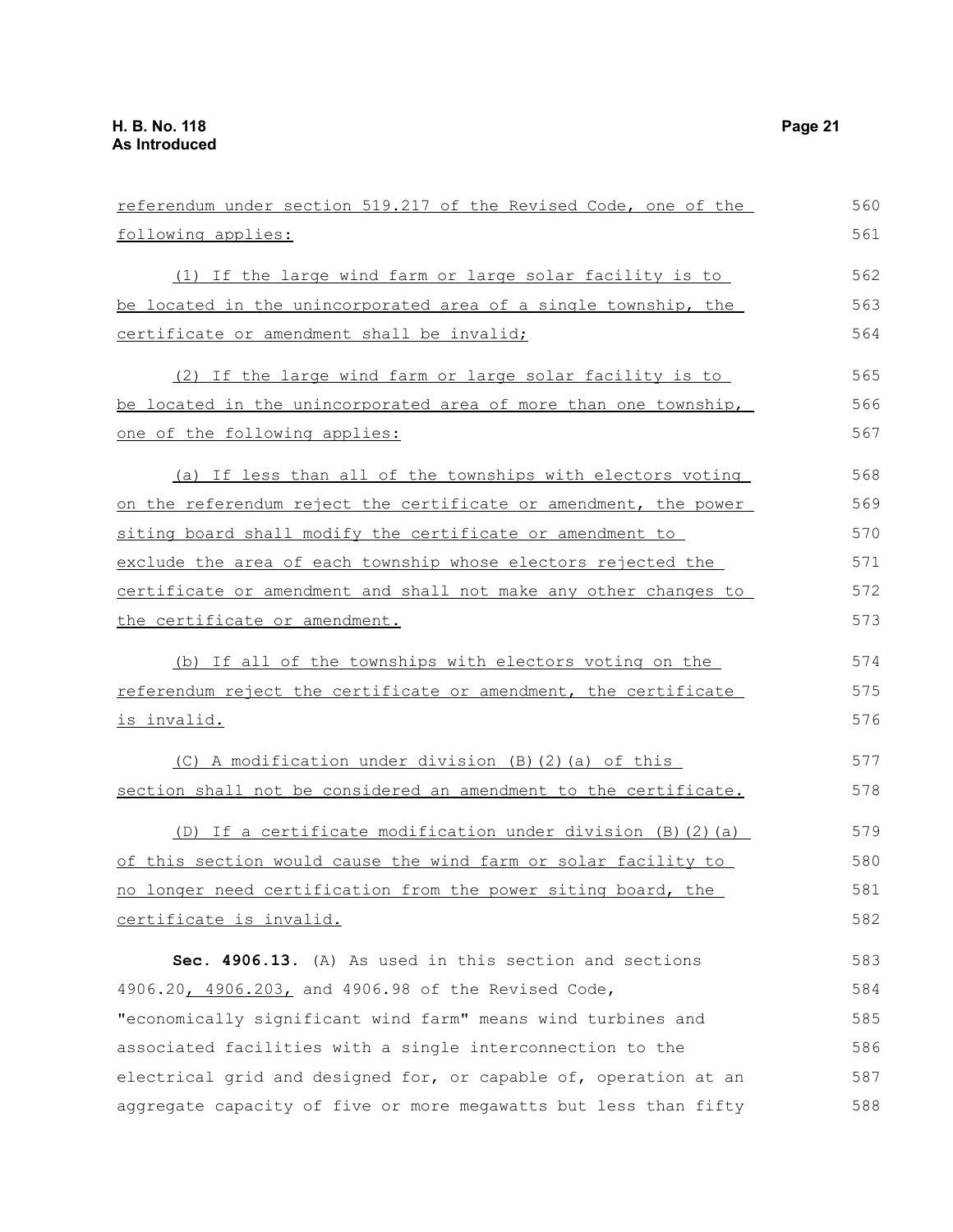### **H. B. No. 118 Page 22 As Introduced**

megawatts. The term excludes any such wind farm in operation on June 24, 2008. The term also excludes one or more wind turbines and associated facilities that are primarily dedicated to providing electricity to a single customer at a single location and that are designed for, or capable of, operation at an aggregate capacity of less than twenty megawatts, as measured at the customer's point of interconnection to the electrical grid. 589 590 591 592 593 594 595

(B) No public agency or political subdivision of this state may require any approval, consent, permit, certificate, or other condition for the construction or operation of a major utility facility or economically significant wind farm authorized by a certificate issued pursuant to Chapter 4906. of the Revised Code. Nothing herein shall prevent the application of state laws for the protection of employees engaged in the construction of such facility or wind farm nor of municipal regulations that do not pertain to the location or design of, or pollution control and abatement standards for, a major utility facility or economically significant wind farm for which a certificate has been granted under this chapter. 596 597 598 599 600 601 602 603 604 605 606 607

**Sec. 4906.20.** (A) No Subject to section 4906.203 of the Revised Code, no person shall commence to construct an economically significant wind farm in this state without first having obtained a certificate from the power siting board. An economically significant wind farm with respect to which such a certificate is required shall be constructed, operated, and maintained in conformity with that certificate and any terms, conditions, and modifications it contains. A certificate shall be issued only pursuant to this section. The certificate may be transferred, subject to the approval of the board, to a person that agrees to comply with those terms, conditions, and modifications. 608 609 610 611 612 613 614 615 616 617 618 619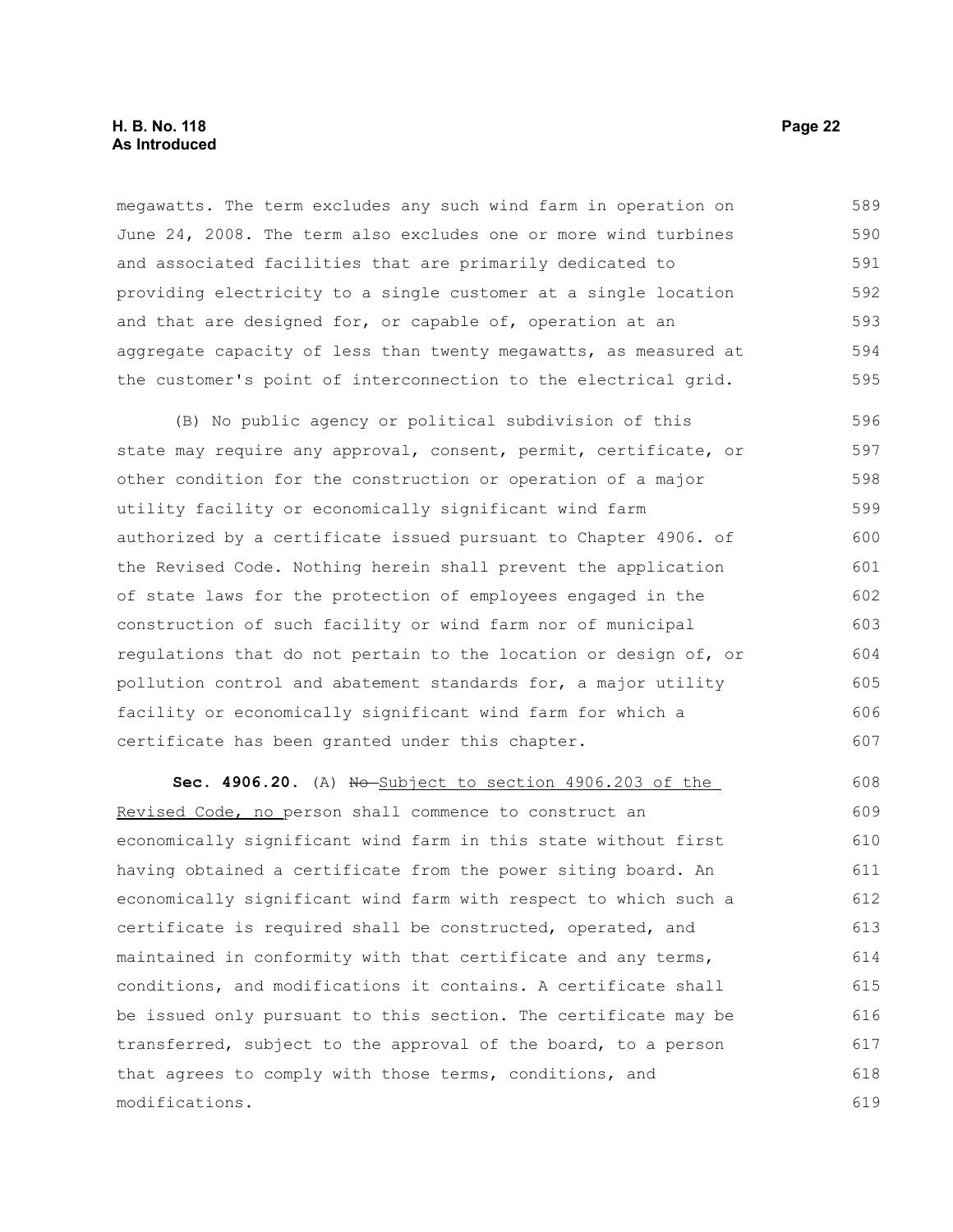### **H. B. No. 118 Page 23 As Introduced**

(B) The board shall adopt rules governing the certificating of economically significant wind farms under this section. Initial rules shall be adopted within one hundred twenty days after June 24, 2008. 620 621 622 623

(1) (a) The rules shall provide for an application process for certificating economically significant wind farms that is identical to the extent practicable to the process applicable to certificating major utility facilities under sections 4906.06, 4906.07, 4906.08, 4906.09, 4906.10, 4906.11, and 4906.12 of the Revised Code and shall prescribe a reasonable schedule of application filing fees structured in the manner of the schedule of filing fees required for major utility facilities. 624 625 626 627 628 629 630 631

(b) The rules shall require a certification application, or an amendment to an existing certificate, to include a copy of the wind turbine manufacturer's safety specifications, including the manufacturer's recommended safety distances for the wind turbines described in the application, if such recommendations exist. 632 633 634 635 636 637

(2) Additionally, the rules shall prescribe reasonable regulations regarding any wind turbines and associated facilities of an economically significant wind farm, including, but not limited to, their location, erection, construction, reconstruction, change, alteration, maintenance, removal, use, or enlargement and including erosion control, aesthetics, recreational land use, wildlife protection, interconnection with power lines and with regional transmission organizations, independent transmission system operators, or similar organizations, ice throw, sound and noise levels, blade shear, shadow flicker, decommissioning, and necessary cooperation for site visits and enforcement investigations. 638 639 640 641 642 643 644 645 646 647 648 649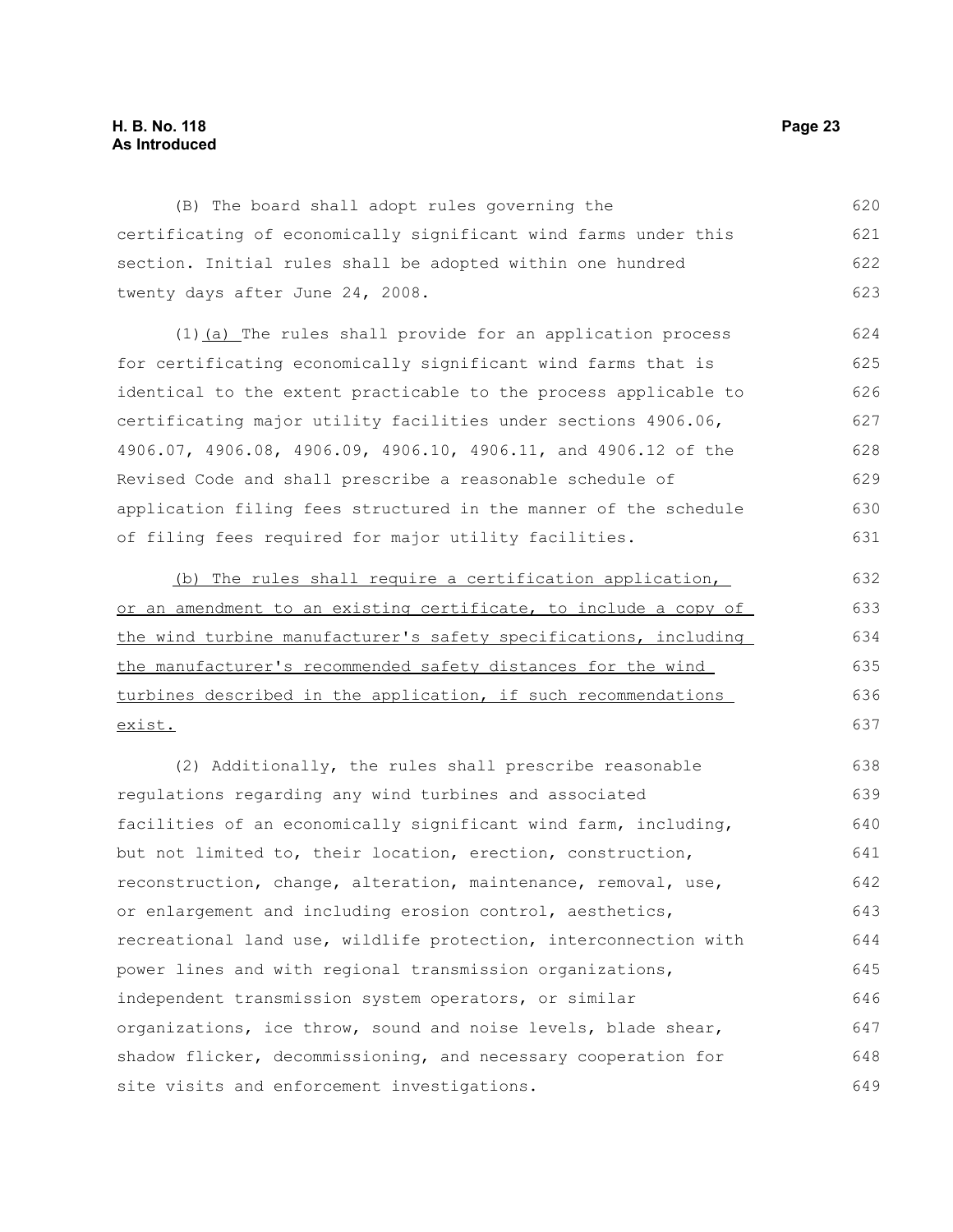| (a) The rules also shall prescribe a minimum setback for a       | 650 |
|------------------------------------------------------------------|-----|
| wind turbine of an economically significant wind farm. That      | 651 |
| minimum shall be equal one of the following, whichever is        | 652 |
| greater:                                                         | 653 |
| (i) Equal to a horizontal distance, from the turbine's           | 654 |
| base to the property line of the wind farm property, equal to    | 655 |
| one and one-tenth times the total height of the turbine          | 656 |
| structure as measured from its base to the tip of its highest    | 657 |
| blade and be at least one thousand one hundred twenty-five feet  | 658 |
| in horizontal distance from the tip of the turbine's nearest     | 659 |
| blade at ninety degrees to the property line of the nearest      | 660 |
| adjacent property at the time of the certification application;  | 661 |
| (ii) One of the following:                                       | 662 |
| (I) The safety distance, in case of fires or thunderstorms       | 663 |
| recommended in the wind turbine manufacturer's safety            | 664 |
| specifications for the wind turbines described in the            | 665 |
| certification application or those of a comparable design, if no | 666 |
| such specifications exist for the model described in the         | 667 |
| certification application, if the distance is measured from the  | 668 |
| property line of the nearest adjacent property;                  | 669 |
| (II) If the safety distance recommended in division (B) (2)      | 670 |
| (a) (ii) (I) of this section is not measured from the property   | 671 |
| line of the nearest adjacent property, that distance as measured | 672 |
| from the property line of the nearest adjacent property at the   | 673 |
| time of the certification application.                           | 674 |
| (b) (i) For any existing certificates and amendments             | 675 |
| thereto, and existing certification applications that have been  | 676 |
| found by the chairperson to be in compliance with division (A)   | 677 |
| of section 4906.06 of the Revised Code before the effective date | 678 |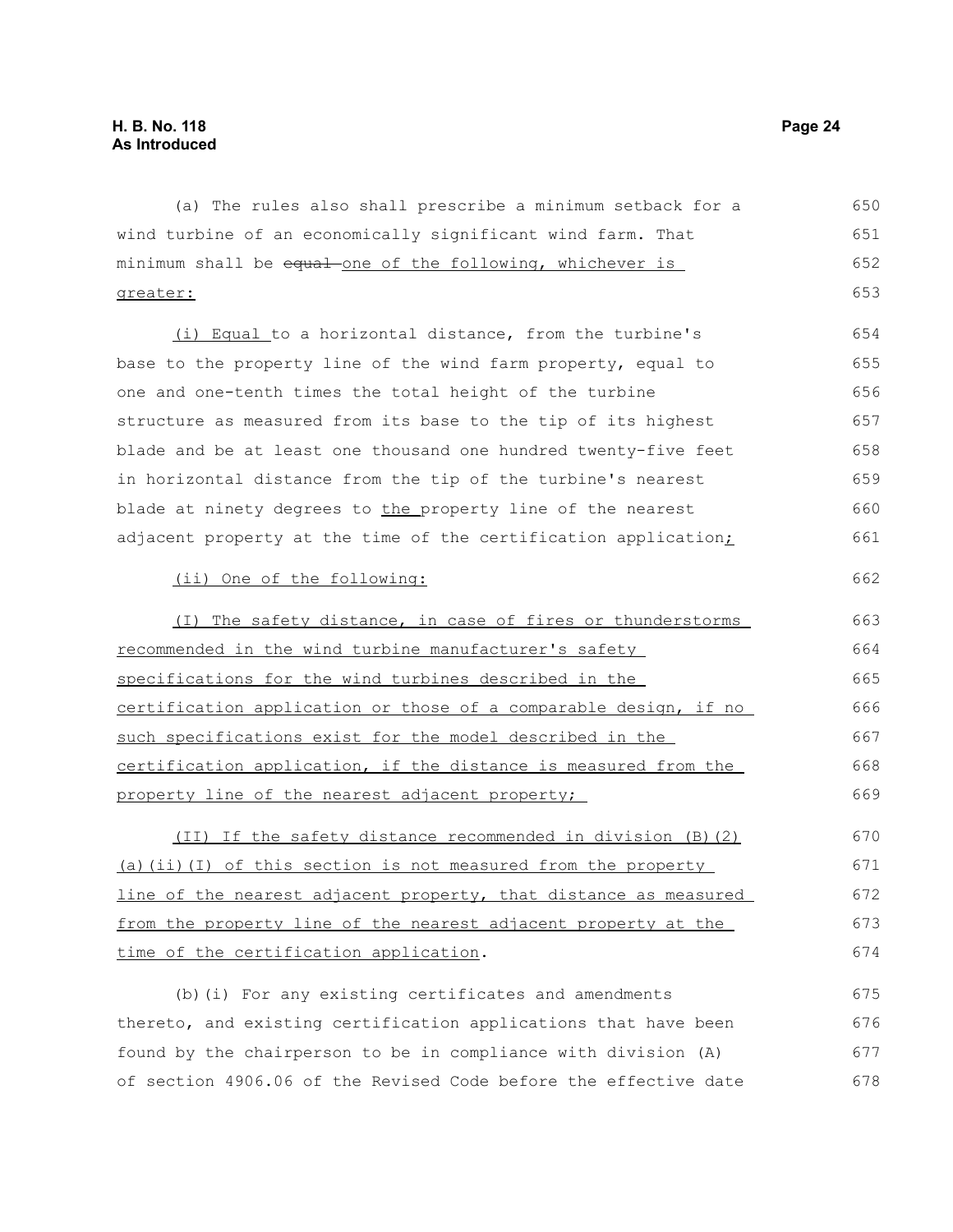of the amendment of this section by H.B. 59 of the 130th general assembly, September 29, 2013, the distance shall be seven hundred fifty feet instead of one thousand one hundred twentyfive feet. 679 680 681 682

(ii) Any amendment made to an existing certificate after the effective date of the amendment of this section by H.B. 483 of the 130th general assembly, September 15, 2014, shall be subject to the setback provision of this section as amended by that act. The amendments to this section by that act shall not be construed to limit or abridge any rights or remedies in equity or under the common law. 683 684 685 686 687 688 689

(c) The setback shall apply in all cases except those in which all owners of property adjacent to the wind farm property waive application of the setback to that property pursuant to a procedure the board shall establish by rule and except in which, in a particular case, the board determines that a setback greater than the minimum is necessary.

Sec. 4906.201. (A) An electric generating plant thatconsists of wind turbines and associated facilities with a single interconnection to the electrical grid that is designed for, or capable of, operation at an aggregate capacity of fiftymegawatts or more A large wind farm is subject to the minimum setback requirements established in rules adopted by the power siting board under division (B)(2) of section 4906.20 of the Revised Code.

(B)(1) For any existing certificates and amendments thereto, and existing certification applications that have been found by the chairperson to be in compliance with division (A) of section 4906.06 of the Revised Code before the effective date of the amendment of this section by H.B. 59 of the 130th general 704 705 706 707 708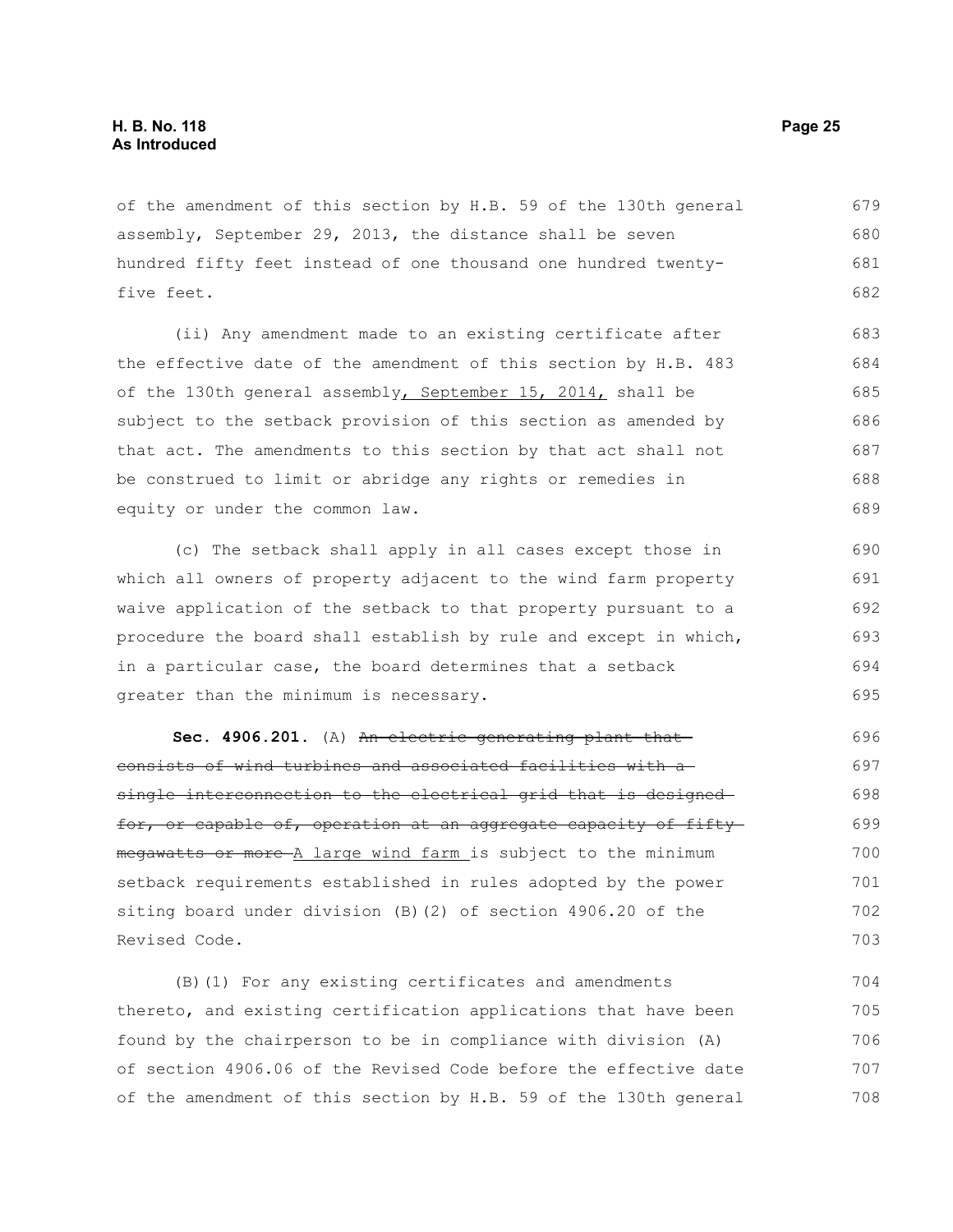assembly, September 29, 2013, the distance shall be seven hundred fifty feet instead of one thousand one hundred twentyfive feet. (2) Any amendment made to an existing certificate after the effective date of the amendment of this section by H.B. 483 of the 130th general assembly, September 15, 2014, shall be subject to the setback provision of this section as amended by that act. The amendments to this section by that act shall not be construed to limit or abridge any rights or remedies in equity or under the common law. **Sec. 4906.203.** (A)(1) If the power siting board issues a certificate under section 4906.20 of the Revised Code to, or approves an amendment to an existing certificate for, an economically significant wind farm to be located in the unincorporated area of a township, the certificate or amendment shall be conditioned upon the right of referendum as provided in section 519.217 of the Revised Code. (2) Amendments to an existing certificate that make any change or modification are subject to division (A)(1) of this section. (B) If the certificate or amendment is rejected in a referendum under section 519.217 of the Revised Code, one of the following applies: (1) If the economically significant wind farm is to be located in the unincorporated area of a single township, the certificate or amendment is invalid. (2) If the economically significant wind farm is to be located in the unincorporated area of more than one township, 709 710 711 712 713 714 715 716 717 718 719 720 721 722 723 724 725 726 727 728 729 730 731 732 733 734 735 736

one of the following applies: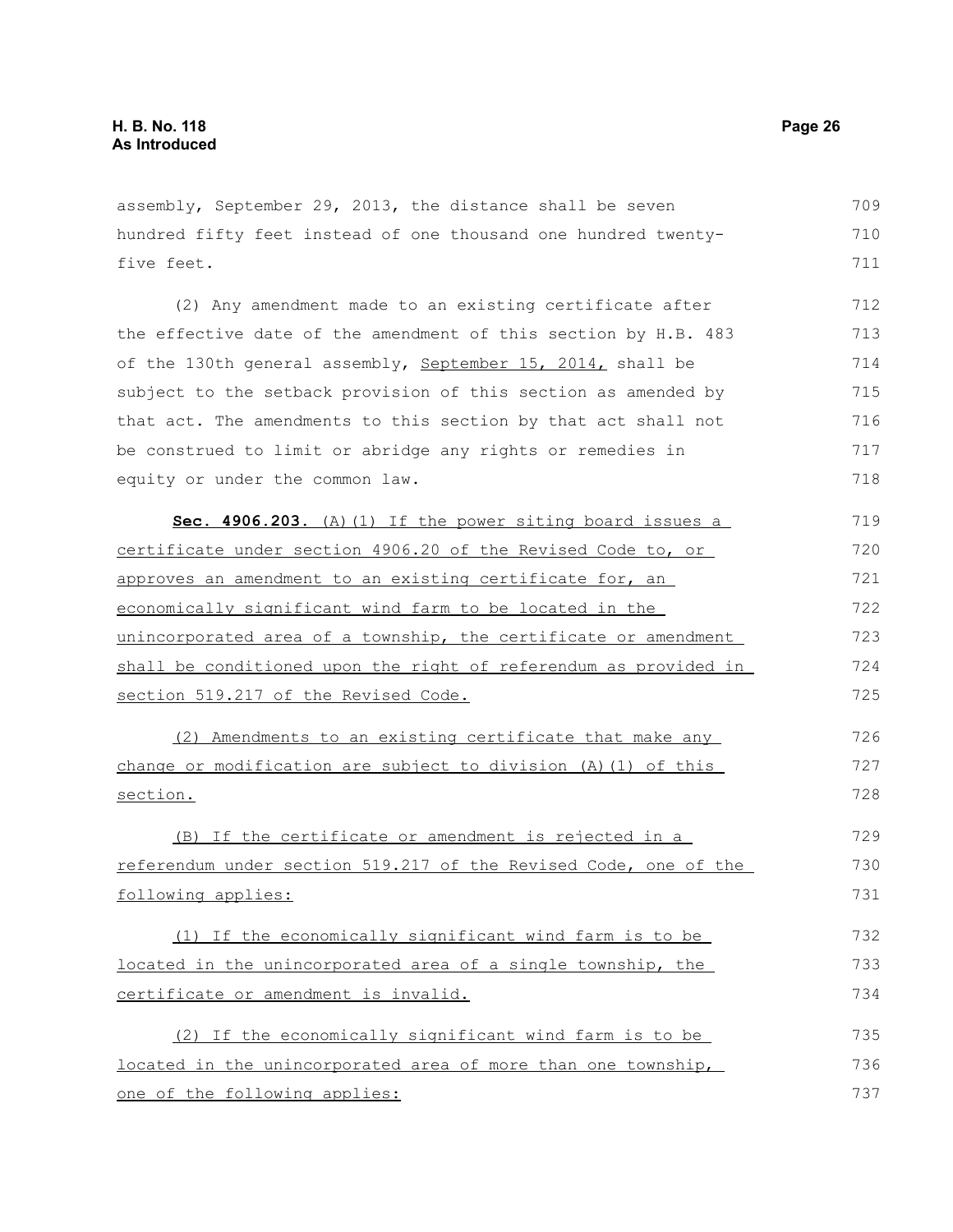| (a) If less than all of the townships with electors voting       | 738 |
|------------------------------------------------------------------|-----|
| on the referendum reject the certificate or amendment, the power | 739 |
| siting board shall modify the certificate or amendment to        | 740 |
| exclude the area of each township whose electors rejected the    | 741 |
| certificate or amendment and shall not make any other changes to | 742 |
| the certificate or amendment.                                    | 743 |
| (b) If all of the townships with electors voting on the          | 744 |
| referendum reject the certificate or amendment, the certificate  | 745 |
| <u>is invalid.</u>                                               | 746 |
| (C) A modification under division (B) (2) (a) of this            | 747 |
| section shall not be considered an amendment to the certificate. | 748 |
| (D) If a certificate modification under division (B) (2) (a)     | 749 |
| of this section would cause the wind farm to no longer need      | 750 |
| certification from the power siting board, the certificate is    | 751 |
| invalid.                                                         | 752 |
| Sec. 4906.30. (A) For purposes of this section, "utility         | 753 |
| facility" has the same meaning as in section 519.215 of the      | 754 |
| <u>Revised Code.</u>                                             | 755 |
| (B) If a person makes an application for a certificate, or       | 756 |
| an amendment to an existing certificate, for a utility facility  | 757 |
| subject to the notice and information requirements of section    | 758 |
| 519.219 of the Revised Code, the application shall provide       | 759 |
| information about the facility that is identical to the          | 760 |
| information provided to the township board of trustees about the | 761 |
| facility under that section.                                     | 762 |
| (B) If the information contained in the application for a        | 763 |
| certificate, or amendment to an existing certificate, for a      | 764 |
| utility facility is not identical to the information provided by | 765 |
| the applicant to the township board of trustees about the        | 766 |